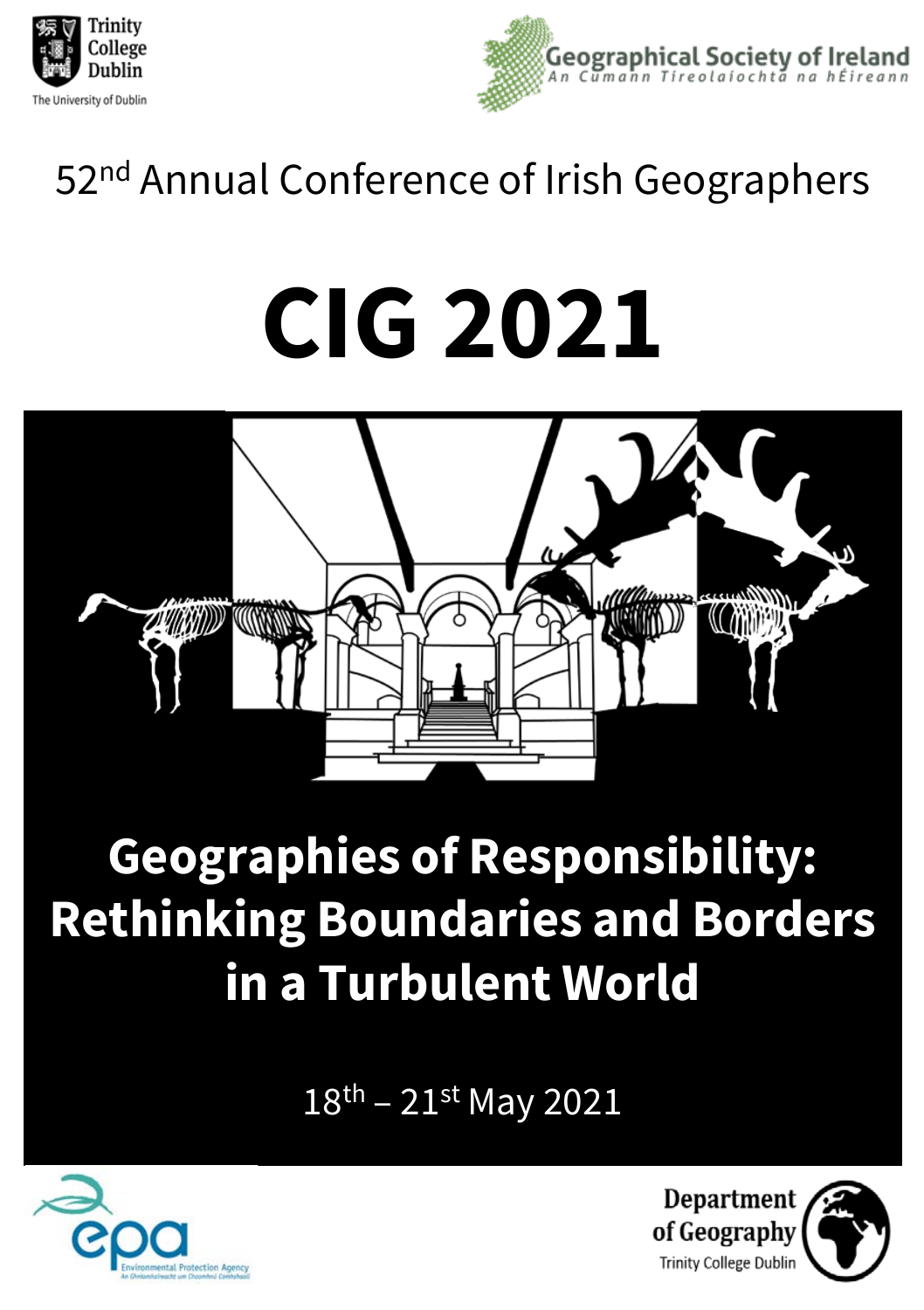# **Chair's welcome**

In 2020, I extended my Chair's welcome on behalf of the organising committee of the 52nd Conference of Irish Geographers... and in 2021 I have the somewhat dubious honour of doing so again.

The theme of the conference we planned last year was Geographies of Responsibility: Rethinking Boundaries and Borders in a Turbulent World. And 2020 has certainly brought some turbulence! It has also, at least temporarily, reshaped how our borders are made to work and are understood. At the same time, our strange year has laid bare our interconnectedness and responsibility towards each other. The political, ecological and social divisions that were at the forefront of our minds while planning the 2020 conference are still very much a feature of the world that we struggle to understand and to live in. But the past year has inflected these concerns with both a new urgency and nascent hopes.

In order to survive – and indeed to dream of flourishing – in the face of what is certainly to come, we must recognise our shared vulnerability before each other and our planet. Seeking to learn from the turbulence, vulnerabilities and indeed solidarities that the last year has revealed will be a crucial task. And to

fight for the creation of a geography and a politics of responsibility, as well as an infrastructure and an ethics of care, will be an imperative.

One thing that hasn't changed, however, is our firm belief that geography – the ultimate synthesis discipline – is uniquely positioned to respond to these challenges.

So somewhat weary and beaten, but with the stirring desire for more than the more-of-the-same that we have for too long come to expect, we invite you all to submit sessions and papers that speak to our conference theme for 2021: Geographies of Responsibility: Rethinking Boundaries and Borders in a Turbulent World.

On behalf of all in Geography at Trinity College Dublin, we wish to extend a very warm and enthusiastic welcome to you all to the 52nd Conference of Irish Geographers. For this year's conference, we are fully online. We look forward to experimenting with our traditional format while offering you all some unique experiences. Eyes front, thinking of the future.

#### **Cian O'Callaghan** *Conference Chair*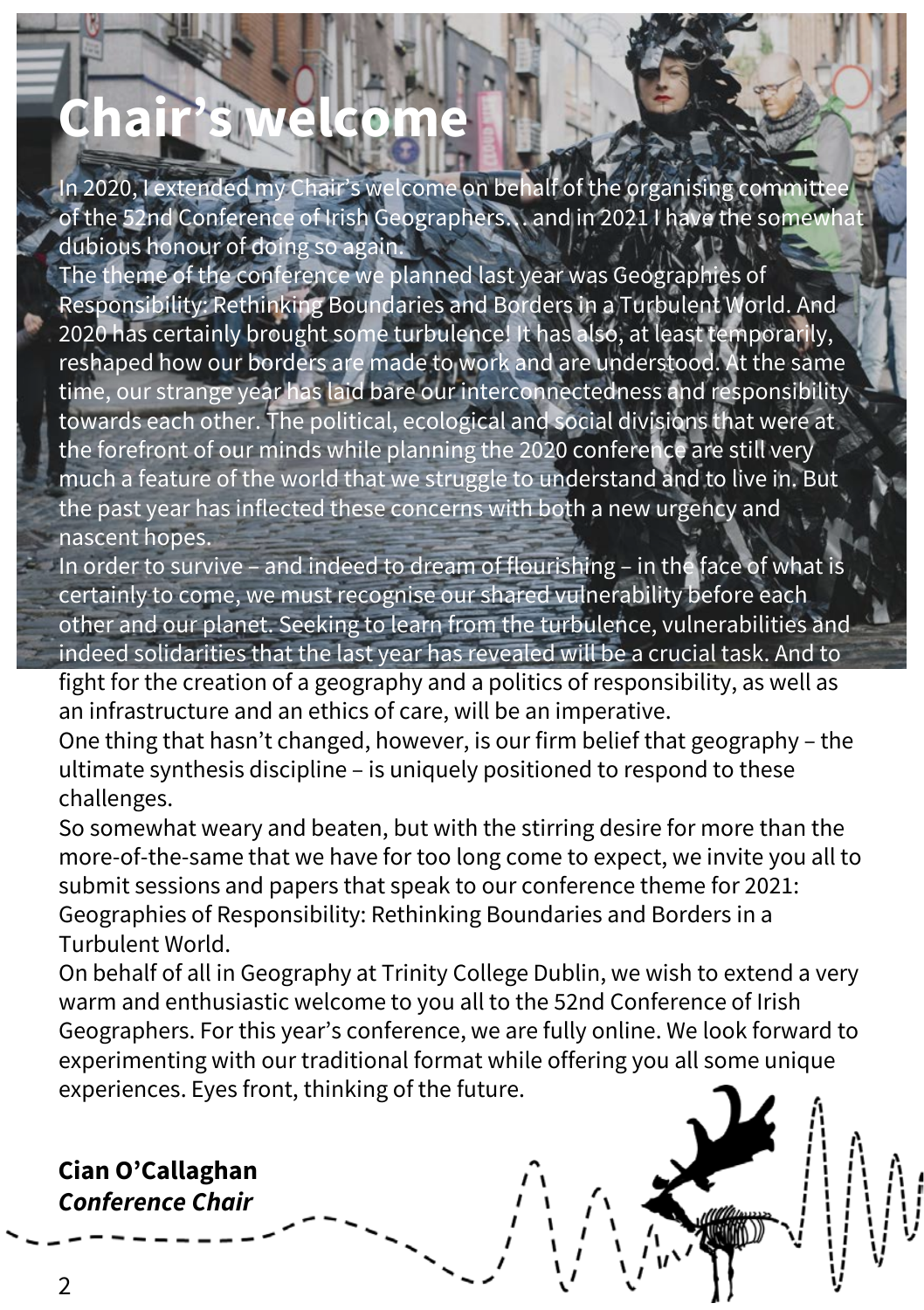### **Attending CIG 2021? Here's what you need to know!**

We're excited to introduce attendees to Whova, the virtual conference platform provider we've partnered with to host CIG 2021.

#### **Who or what is a Whova?**

Whova (pronounced hoo-vah) is the event app and virtual conference platform that we're using to help us run CIG 2021. They're a company based in California and we've chosen their platform to host CIG 2021 because it allows for an all-in-one virtual conference as something you can properly attend. There'll be a mix of pre-recorded and live content, as well as networking and interaction functions that we're hoping will help to replicate the connections that the Conference of Irish Geographers is so good for nurturing.

#### **How do I 'attend' CIG 2021?**

CIG 2021 is being hosted by Whova. You can access the event through the links circulated to registered attendees, or by clicking [here](https://whova.com/portal/webapp/acoig_202105/).

After you've completed [conference registration,](https://www.conferenceofirishgeographers.ie/cig2021-registration) the email address that you registered with will be used to create a speaker/attendee profile for you at CIG 2021. We'll upload your name, institutional affiliation, and email, and you'll be able to log-in to the event by creating an account on the Whova app or website. You can add a photo of yourself and further information to your Whova profile (think of it like an online bio) for other attendees to get to know you.

You will be able to attend CIG 2021 through Whova's desktop platform (go [here\)](https://whova.com/portal/webapp/acoig_202105/) or by downloading the Whova App in [Google Play](https://play.google.com/store/apps/details?id=com.whova.event&hl=en_IE&gl=US) or Apple Apps (please note, Whova [is only on the App Store for iPhone or iPad](https://apps.apple.com/us/app/whova-event-conference-app/id716979741)).

We'll email updates daily during the conference. You'll sign into Whova and stay on the website or app for however long you're attending – no hunting for links or loading Zoom windows separate from the schedule! You'll be able to interact with speakers and other attendees within the online platform, and we're looking forward to hearing from you throughout on our discussion boards.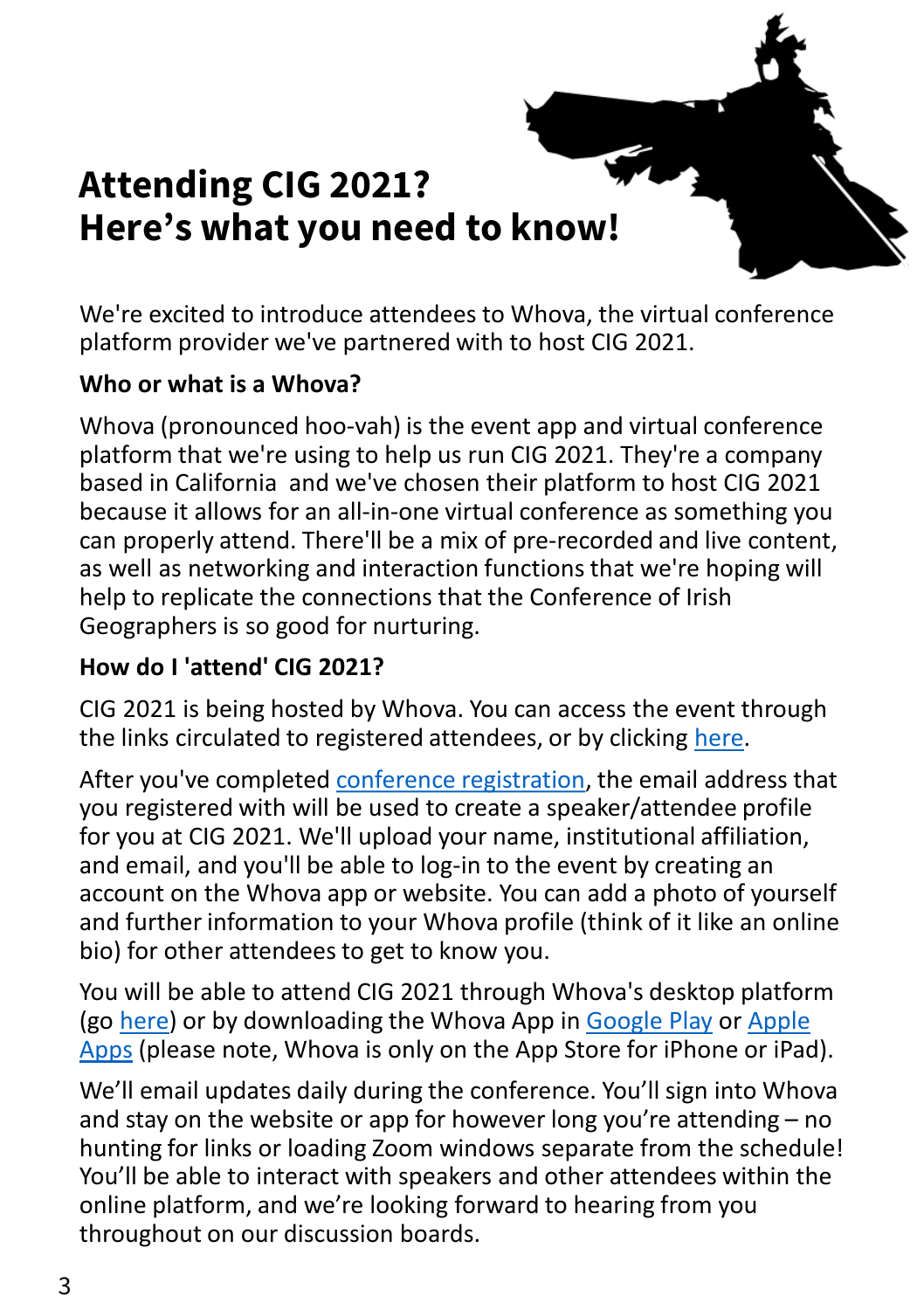#### **List of sessions in CIG 2021**

#### **Participation in the Geography Curriculum: problems, politics and possibilities**

**Chair:** Susan Pike

| Paper                                | <b>Name</b>          | <b>Affiliation</b>    |
|--------------------------------------|----------------------|-----------------------|
| Project-based learning and virtual   | Ro Charlton          | Maynooth University   |
| fieldwork to enhance student         |                      |                       |
| understanding of catchment           |                      |                       |
| response                             |                      |                       |
| Palaeoecology as an applied subject  | Helen Shaw, Carla    | ICARUS, Department of |
| - how do we make the past visible?   | Ferreira             | Geography, Maynooth   |
|                                      |                      | University            |
| Geography and Curriculum: Past,      | Susan Pike           | <b>DCU</b>            |
| Present and Futures for Geography in |                      |                       |
| <b>Schools</b>                       |                      |                       |
| Mapping Green Dublin: co-creating a  | Alma Calvin, Niamh   | <b>UCD Geography</b>  |
| greener future with local            | Moore-Cherry, Gerald |                       |
| communities.                         | Mills                |                       |

#### **Anthropogenic Impact on Wetlands 1**

**Chair:** Iris Moeller

| Paper                                | <b>Name</b>              | <b>Affiliation</b>              |
|--------------------------------------|--------------------------|---------------------------------|
| Understanding the resistance of UK   | Helen Brooks, Iris       | <b>Trinity College Dublin</b>   |
| salt marsh substrates to erosion     | Moeller, Tom             |                                 |
|                                      | Spencer, Kate Royse      |                                 |
| Spatiotemporal patterns and          | Chloe Bentze, Helene     | <b>UCL</b>                      |
| conservation implications of wild    | Burningham               |                                 |
| European rabbit burrows in coastal   |                          |                                 |
| dune systems                         |                          |                                 |
| Hydrological pathways through        | Laurence Gill, Michael   | Trinity College Dublin (Dept of |
| raised bogs and lessons for peatland | Swenson, Shane           | Civil Engineering)              |
| restoration                          | Regan                    |                                 |
| Landuse change dynamics in the       | Wahaj Habib, John        | Department of Geography,        |
| context of Irish raised bogs         | Connolly                 | <b>Trinity College Dublin</b>   |
| Natural capital accounting to inform | C.A Farrell, J.C. Stout, | <b>Trinity College Dublin</b>   |
| peatland restoration in Ireland:     | L. Coleman, D. Norton    |                                 |
| learnings from the INCASE catchment  |                          |                                 |
| approach                             |                          |                                 |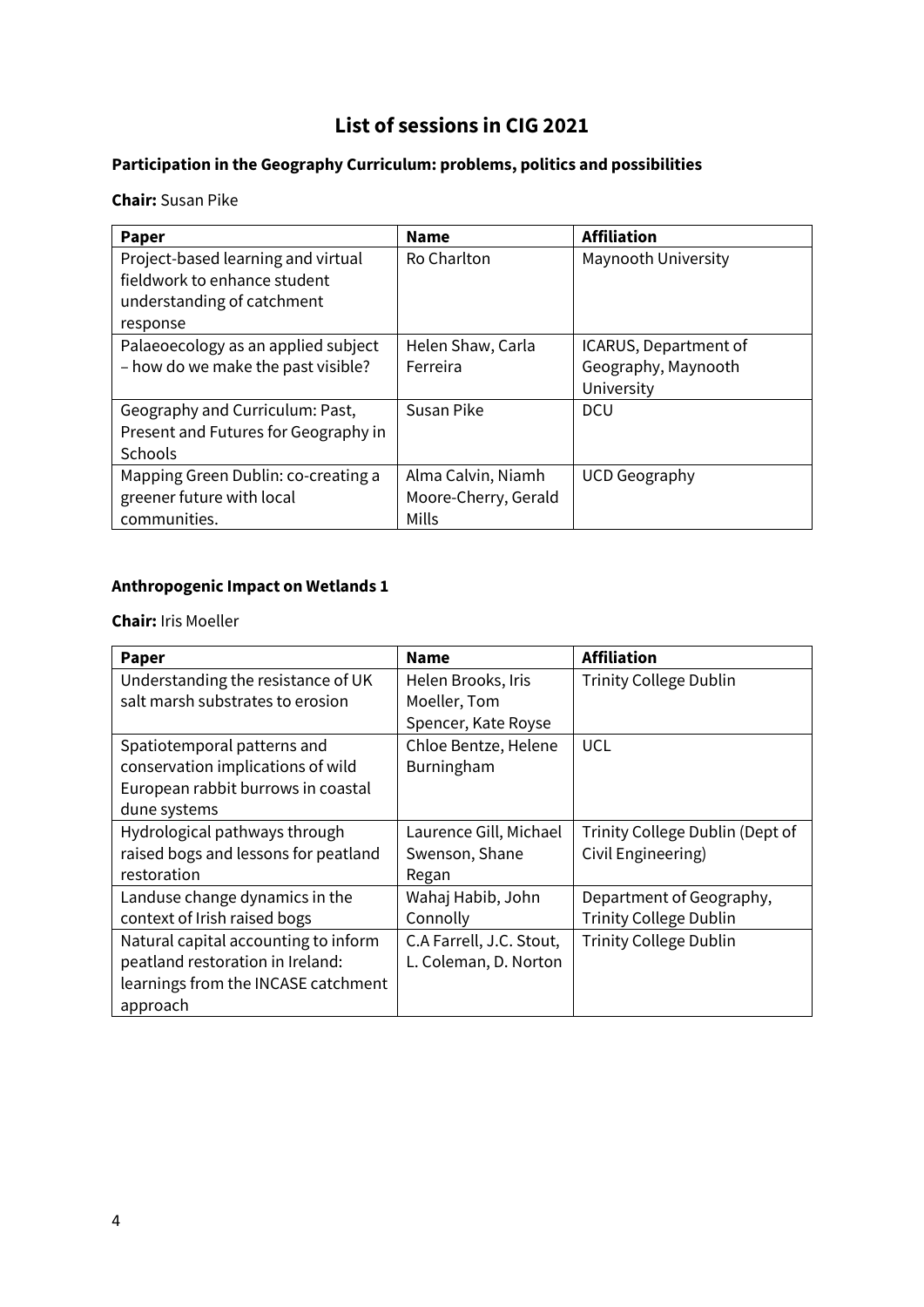#### **Anthropogenic Impact on Wetlands 2**

#### **Chair:** Iris Moeller

| Paper                                 | <b>Name</b>             | <b>Affiliation</b>              |
|---------------------------------------|-------------------------|---------------------------------|
| Assessing the vulnerability of raised | Matthew Saunders,       | Trinity College Dublin;         |
| bog ecosystems to inter-annual        | Ruchita Ingle, Shane    | National Parks and Wildlife     |
| climatic variability: A case study of | Regan                   | Service                         |
| the carbon dynamics of Clara bog      |                         |                                 |
| Using the Rapid Assessment of         | Patrick Crushell, Peter | Wetland Surveys Ireland         |
| Wetland Ecosystem Services (RAWES)    | Foss, Mary Catherine    |                                 |
| method to inform policies for the     | Gallagher, Shirley      |                                 |
| management of wetlands in County      | Clerkin                 |                                 |
| Monaghan                              |                         |                                 |
| Landuse and landslides: the serial    | M. Bourke, N. Cullen,   | <b>Trinity College Dublin</b>   |
| killers of our peatlands              | R. Halpin, C. Farrell,  |                                 |
|                                       | J. Connolly, M. Long    |                                 |
| Updated GHG emissions factors for     | Elena Aitova; Terry     | National University of Ireland, |
| Irish peatlands: a review             | Morley, Florence        | Galway                          |
|                                       | Renou-Wilson            |                                 |

#### **Art & Geography 1 – An Irish Anthropocene?**

#### **Chair & Discussant:** David Nally

| Paper                                | <b>Name</b>   | <b>Affiliation</b>           |
|--------------------------------------|---------------|------------------------------|
| Addressing our current               | Tanya De Paor | <b>BCA and NUI Galway</b>    |
| environmental crisis: navigational   |               |                              |
| charts and multi species networks    |               |                              |
| An Irish Anthropocene?               | Gerry Kearns  | Maynooth Geography           |
| Feminist and Indigenous Critiques of | Karen E. Till | Maynooth Geography           |
| Anthropocene                         |               |                              |
| An Irish Anthropocene: The           | Nessa Cronin  | NUI Galway, Centre for Irish |
| Languages of our Environmental       |               | <b>Studies</b>               |
| Pasts, Presents and Futures          |               |                              |
|                                      |               |                              |

#### **Art & Geography 2 – An Irish Anthropocene?**

#### **Chair:** Gerry Kearns

#### **Discussant**: Rory Rowan

| Paper                         | <b>Name</b>           | <b>Affiliation</b>        |
|-------------------------------|-----------------------|---------------------------|
| The Anthropocene Fold         | Patrick Bresnihan,    | Maynooth University &     |
|                               | Pat Brodie            | <b>MacGill University</b> |
| <b>Sustainment Experiment</b> | Deirdre O'Mahony      | Independent Artist        |
| The Littoral Flâneuses        | Ruby Wallis, Michaële | <b>Independent Artist</b> |
|                               | Cutaya                |                           |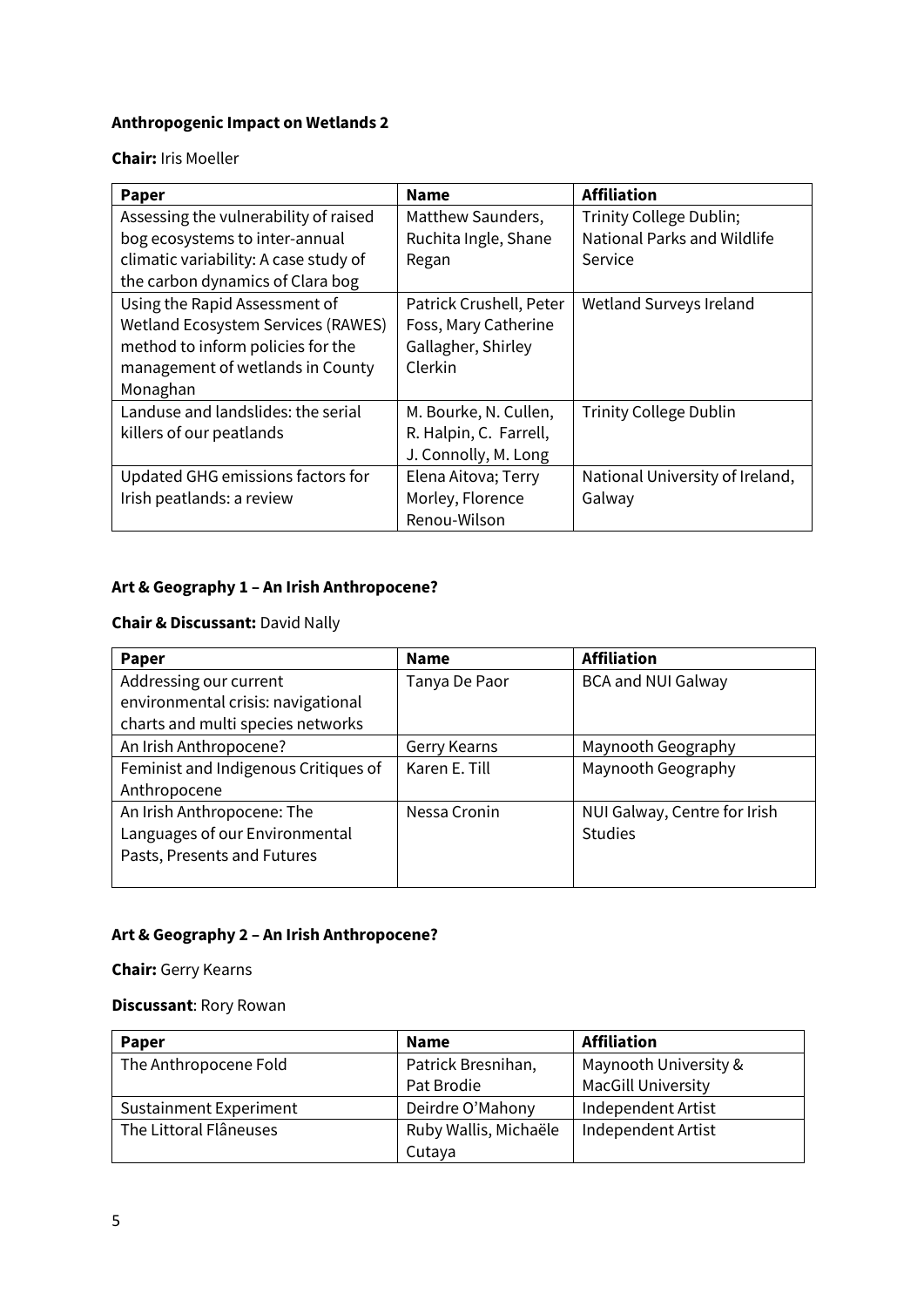| Challenging the Extractive Gaze      | V'cenza Cirefice | National University of Ireland, |
|--------------------------------------|------------------|---------------------------------|
| through Participatory Visual Methods |                  | Galway                          |

#### **Art & Geography 3 – Ecological Mappings**

#### **Chair & Discussant –** Patrick Bresnihan

| <b>Paper</b>                         | <b>Name</b>           | <b>Affiliation</b>            |
|--------------------------------------|-----------------------|-------------------------------|
| "The joy of being in a landscape of  | Kate Flood            | <b>NUIG</b>                   |
| memories and the future": exploring  |                       |                               |
| past and present values of peatlands |                       |                               |
| through community mapping            |                       |                               |
| Connecting urban communities with    | <b>Glyn Brewerton</b> | Norwich Univ of Arts          |
| Nature: Mapping the Norfolk Broads   |                       |                               |
| [Nature Deficit Disorder, urban]     |                       |                               |
| children?]                           |                       |                               |
| Mapping a New Trajectory: Using the  | Anita McKeown         | Independent artist            |
| permaCultural resilience mapping     |                       |                               |
| tools to re-imagine purpose          |                       |                               |
| PLOTS: Creating co-ordinates for     | Seoidín O'Sullivan    | Independent artist, artist in |
| collective futures                   |                       | residence, Maynooth           |
|                                      |                       | Geography                     |

#### **Art & Geography 4 – Mapping Untold Stories**

**Chair:** Gerry Kearns

#### **Discussant:** Adrian Mulligan

| Paper                               | <b>Name</b>           | <b>Affiliation</b>             |
|-------------------------------------|-----------------------|--------------------------------|
| Essaying the presence of absence at | Rachel Andrews        | Writer and NUIG, Centre for    |
| the former Magdalen Laundry in Cork |                       | <b>Irish Studies</b>           |
| city, Ireland                       |                       |                                |
| Haptic Encounters with Birthplace:  | Martina Hynan         | NUIG, Centre for Irish Studies |
| Mapping Cartographies of Birthplace |                       |                                |
| & Birthplace Stories from Co. Clare |                       |                                |
| <b>Exercises in Spatial Justice</b> | Rajinder Singh, Karen | Independent artist, MU         |
|                                     | Till and MA Spatial   | Geography                      |
|                                     | Justice students      |                                |
| The Pavee Roads Home                | Michael Collins,      | Pavee Point Men's Health, MU   |
| <b>Storymapping Project</b>         | Martin Reilly, Andy   | Applied Social Studies, and    |
|                                     | O'Hara, Rachel        | MU Geography                   |
|                                     | McArdle, Karen Till   |                                |
|                                     | Sasha Brown, Gerry    |                                |
|                                     | Kearns                |                                |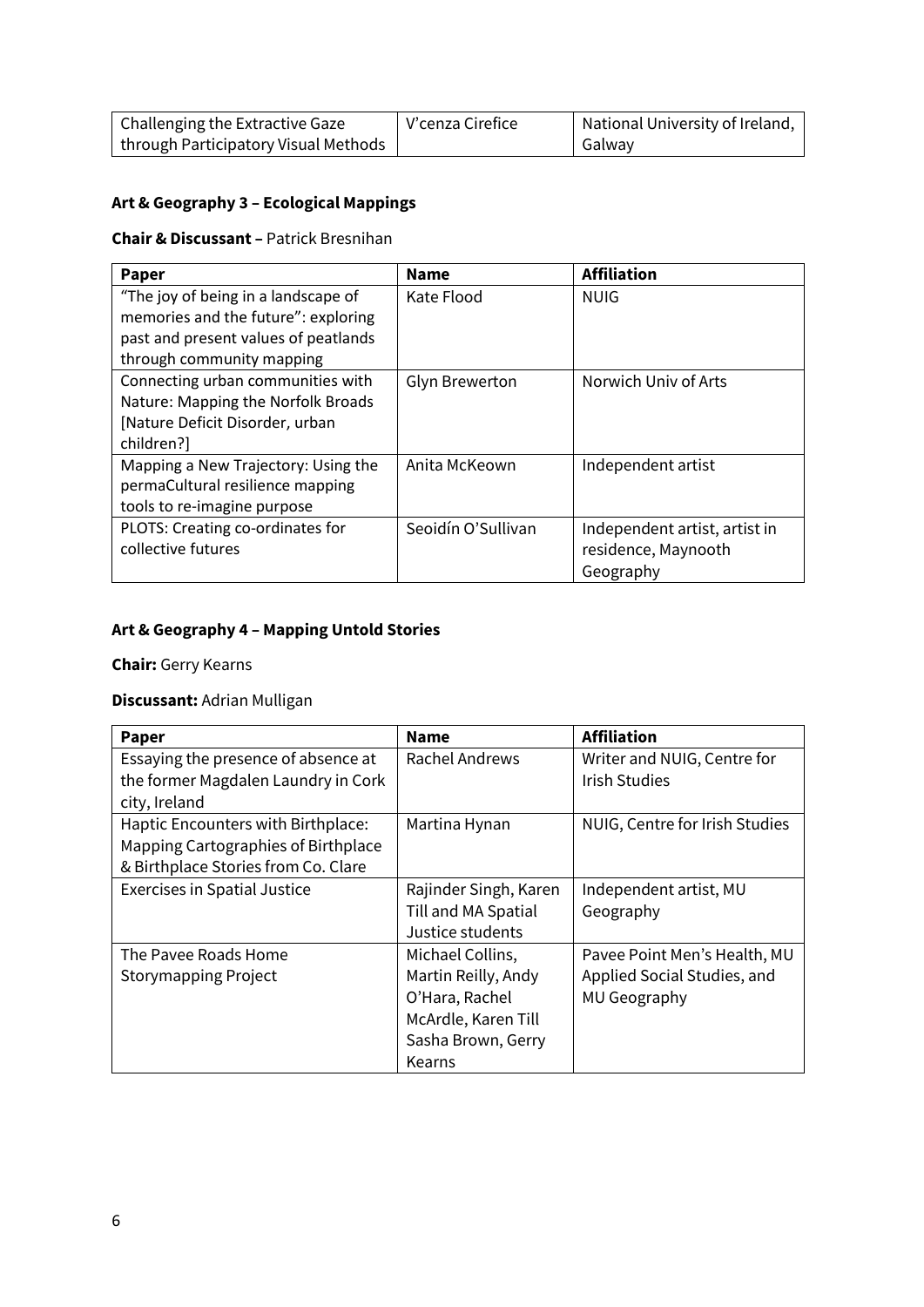#### **Art & Geography 5 – Deep Mappings of Place**

**Chair:** Nessa Cronin

#### **Discussant:** Cian O'Callaghan

| <b>Paper</b>                          | <b>Name</b>     | <b>Affiliation</b>       |
|---------------------------------------|-----------------|--------------------------|
| <b>Touching Darkness</b>              | John Sunderland | Artist                   |
| New Perspectives on the Rural:        | Neil Bousfield  | Norwich Univ of the Arts |
| Landscape, Community and              |                 |                          |
| Creativity                            |                 |                          |
| Place and Place Making: Water Mills   |                 |                          |
| and Marshes                           |                 |                          |
| Ethos of deep mapping to my work as   | Niamh O' Brien  | UL, World Music Centre   |
| a musician and sound artist in        |                 |                          |
| representing the Shannon Estuary      |                 |                          |
| and a community on its ban            |                 |                          |
| How can a temporary installation      | Sabine Kussmaul | Uni of Chester           |
| practice negotiate the relationships  |                 |                          |
| between self and natural outdoor      |                 |                          |
| environments? [British peak district] |                 |                          |

#### **Art & Geography 6 – Creative Community Mapping Practices**

**Chair**: Rachel McArdle

#### **Discussant:** Jen Jack Gieseking

| Paper                                  | <b>Name</b>             | <b>Affiliation</b>           |
|----------------------------------------|-------------------------|------------------------------|
| "We have a voice, but no one listens": | Jackie Bourke           | <b>TCD</b>                   |
| using creative mapping to              |                         |                              |
| communicate teenager's experience      |                         |                              |
| of the urban landscape                 |                         |                              |
| Transformative encounters: Guided      | Meghann Ormond,         | Wageningen University, The   |
| tours and guidebooks as tools to       | <b>Francesco Vietti</b> | Netherlands;                 |
| move beyond the limits of              |                         | University of Milan-Bicocca, |
| multicultural tolerance                |                         | Italy                        |
| Mapping Dublin's North Inner City      | Danielle Lynch, John    | TU                           |
|                                        | Ruddy                   |                              |
| This is Our Place - A Survey of        | Dorothy Smith           | Artist                       |
| Dalymount Park                         |                         |                              |

**Author Meets Critics -** Zoë O'Reilly's 'The In-Between Spaces of Asylum and Migration: A Participatory Visual Approach' (2020)

**Chair:** Mary Gilmartin & Karen Till

| <b>Name</b>     | Affiliation                            |
|-----------------|----------------------------------------|
| Zoë O'Reilly    | UCD and independent artist             |
| Malene Jacobsen | Maynooth University                    |
| l TJ Hughes     | National University of Ireland, Galway |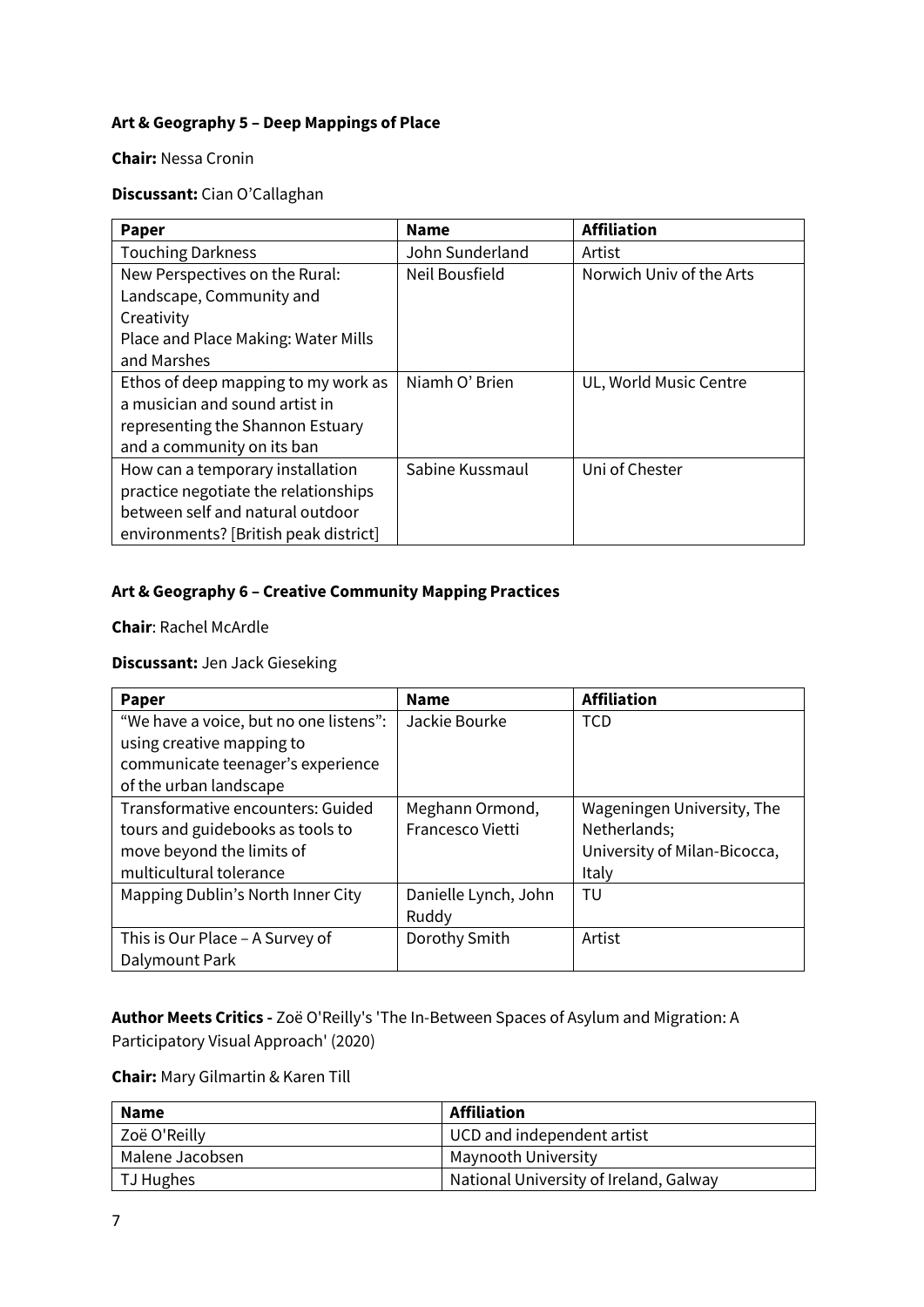| Kath Browne             | UCD Geography           |
|-------------------------|-------------------------|
| Joe Robinson            | MU University           |
| Rosie Howlett Southgate | University College Cork |

#### **Charting our Environmental History**

**Chair:** Rhonda McGovern

| Paper                                 | <b>Name</b>          | <b>Affiliation</b>                |
|---------------------------------------|----------------------|-----------------------------------|
| Experiencing Droughts in Ireland:     | Arlene Crampsie (1), | (1) UCD; (2) MU; (3) TCD; (4)     |
| <b>Environmental and Cultural</b>     | Eva Jobbová (1),     | <b>Wilfrid Laurier University</b> |
| Memories of a Neglected Hazard        | Conor Murphy (2),    |                                   |
|                                       | Francis Ludlow (3),  |                                   |
|                                       | Robert McLeman (4)   |                                   |
| Palaeoecology meets environmental     | <b>Helen Shaw</b>    | ICARUS, Department of             |
| history                               |                      | Geography, Maynooth               |
|                                       |                      | University                        |
| Explosive volcanism and the scales of | Andrew Hill, Rhonda  | <b>Trinity College Dublin</b>     |
| impact in the mid-3rd century BC      | McGovern             |                                   |
| Creatures of the Clearings:           | Diogo de Carvalho    | <b>Trinity Centre for</b>         |
| Deforestation and Human-Ant           | Cabral               | Environmental Humanities,         |
| Relations in Postcolonial Brazil      |                      | <b>Trinity College Dublin</b>     |
| Waiting for the Weather: A Winter of  | <b>Shirley Howe</b>  | Maynooth University               |
| Culture-Nature Interactions on        |                      |                                   |
| Inishbofin Island                     |                      |                                   |

#### **Communicating the palaeoenvironmental archive for utilisation in heritage, future land management and climate planning**

#### **Chair:** Helen Shaw & Ro Charlton

| Paper                                   | <b>Name</b>               | <b>Affiliation</b>              |
|-----------------------------------------|---------------------------|---------------------------------|
| Tales from the mountains                | Carla Sá Ferreira         | Queen's University Belfast      |
| Using Ireland's glacial past to project | Margaret S. Jackson       | (1) Trinity College Dublin; (2) |
| our future                              | (1); Adrienne Foreman     | National University of Ireland, |
|                                         | (2); Gordon Bromley       | Galway; (3) University of Maine |
|                                         | $(2)$ ; Brenda Hall $(3)$ |                                 |
| Applied palaeoecology - potentials      | Helen Shaw, Carla         | ICARUS, Department of           |
| and communication experiences           | Ferreira                  | Geography, Maynooth             |
|                                         |                           | University                      |
| Palaeoecological analysis of land-use   | Ro Charlton, Helen        | Maynooth University             |
| changes and fluvial response in the     | Shaw, Abbie Nugent        |                                 |
| <b>River Suck catchment</b>             |                           |                                 |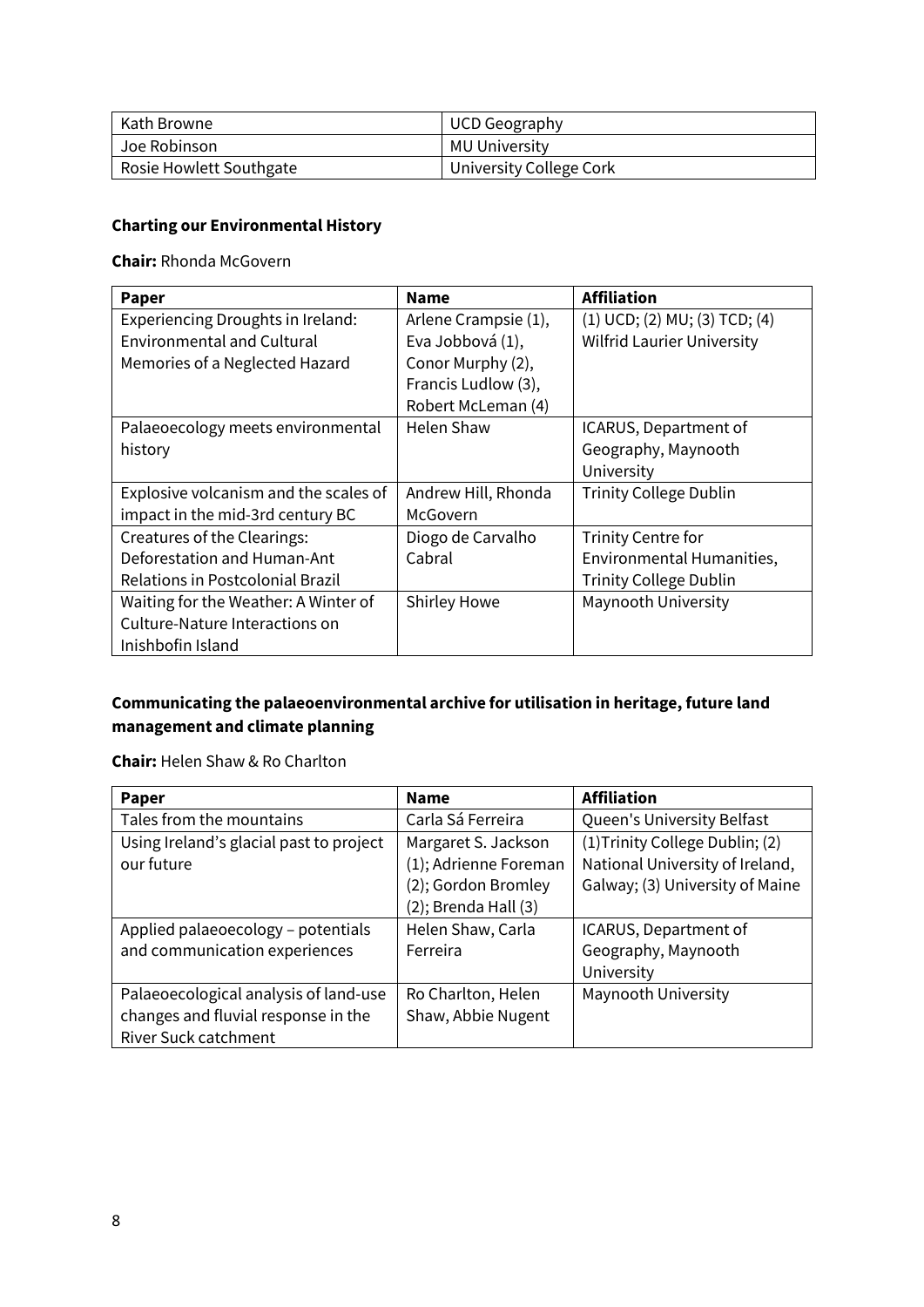#### **Contextualising borders and boundaries – historical geography 1**

#### **Chair:** Ruth McManus

| Paper                                  | <b>Name</b>           | <b>Affiliation</b>          |
|----------------------------------------|-----------------------|-----------------------------|
| Sacred Borders                         | Anne-Christine        | University of Lille         |
|                                        | Habbard               |                             |
| Montage space: borderlands,            | James Riding          | Newcastle University        |
| micronations, terra nullius, and the   |                       |                             |
| imperialism of the geographical        |                       |                             |
| imagination                            |                       |                             |
| Grid-Space Myths: The U.S. Census,     | <b>Charles Travis</b> | Dept. History, UT Arlington |
| 1850-1900, Frederick Jackson           |                       |                             |
| Turner's Rhetorical Cartography of     |                       |                             |
| the 'Frontier' West and Reflections on |                       |                             |
| the Carnage of Trumpland Historical    |                       |                             |
| Geographies                            |                       |                             |

#### **Contextualising borders and boundaries – historical geography 2**

#### **Chair:** Jonathan Cherry

| Paper                                 | <b>Name</b>             | <b>Affiliation</b>            |
|---------------------------------------|-------------------------|-------------------------------|
| Making space in early Ireland: how    | <b>Catherine Porter</b> | University of Limerick        |
| the townlands of Ulster were mapped   |                         |                               |
| Probing the social borders of a       | Clair McDonald          | <b>Dublin City University</b> |
| mixed-settlement colony: Stradbally   |                         |                               |
| in 1641                               |                         |                               |
| Changing Pre-Famine Geographies of    | Ray O'Connor            | Department of Geography,      |
| Impoverishment and Immiseration:      |                         | <b>UCC</b>                    |
| From Loans to Lumpers 1822-1845       |                         |                               |
| In the name of the father? Fertility, | Dylan Connor            | Arizona State University      |
| religion and child naming in the      |                         |                               |
| demographic transition                |                         |                               |

#### **Critical geographies of confinement in the Irish State 1**

#### **Chair:** Deirdre Conlon

| <b>Name</b>    | <b>Affiliation</b>        |
|----------------|---------------------------|
| Deirdre Conlon | University of Leeds       |
| Mary Gilmartin | Maynooth University       |
| Mel Nowicki    | Oxford Brookes University |
| Bulelani Mfaco | MASI & TU Dublin          |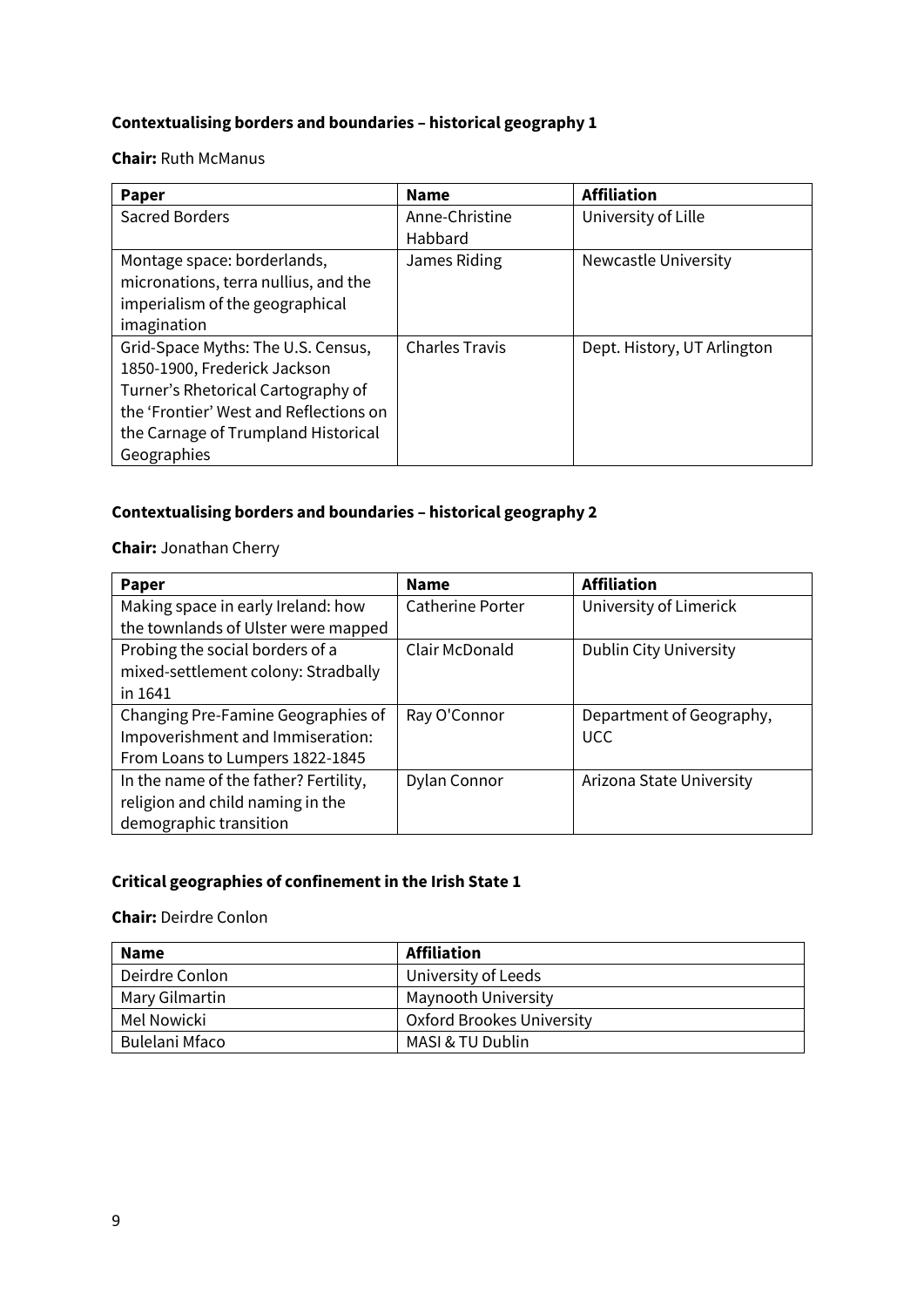#### **Critical geographies of confinement in the Irish State 2**

#### **Chair:** Deirdre Conlon

| <b>Name</b>         | <b>Affiliation</b>                                   |
|---------------------|------------------------------------------------------|
| Vukašin Nedeljković | Independent artist                                   |
| Zoë O'Reilly        | UCD School of Social Policy, Social Work, and Social |
|                     | Justice and independent artist                       |
| Sasha Brown         | <b>Maynooth University</b>                           |
| Laura McAtackney    | Aarhus University                                    |

#### **Critical physical geography – panel session**

**Chair:** Rory Rowan & Mary Bourke

#### **Dialogues on planning policy and practice in a changing Ireland**

**Chair:** Carla Kayanan

| <b>Name</b>        | <b>Affiliation</b>                            |
|--------------------|-----------------------------------------------|
| Mark Boyle         | University of Liverpool & Maynooth University |
| Karen Keaveney     | University College Dublin                     |
| Philip Lawton      | <b>Trinity College Dublin</b>                 |
| Niamh Moore-Cherry | University College Dublin                     |

#### **Feminist Methodological Practices in Geography**

#### **Chair:** Rachel McArdle

| Paper                                 | <b>Name</b>            | <b>Affiliation</b>         |
|---------------------------------------|------------------------|----------------------------|
| Pilgrim/Researcher: tensions of being | <b>Richard Scriven</b> | <b>UCC</b>                 |
| an 'intimate insider' in              |                        |                            |
| autoethnographic fieldwork            |                        |                            |
| Navigating Researcher's Multiple      | Debangana Bose         | Maynooth University        |
| Embodied Identities in the Field      |                        |                            |
| Feminist acts of interpretation and   | Ali Ali, Marlene       | University of Helsinki and |
| translation: conversations from the   | Jacobsen               | Maynooth University        |
| car                                   |                        |                            |
| Researching feminist political        | Dean Phelan            | Maynooth University        |
| geography through food                |                        |                            |
| Emotional boundaries while            | Siobhan Madden         | Maynooth University        |
| conducting interviews about           |                        |                            |
| endometriosis and infertility         |                        |                            |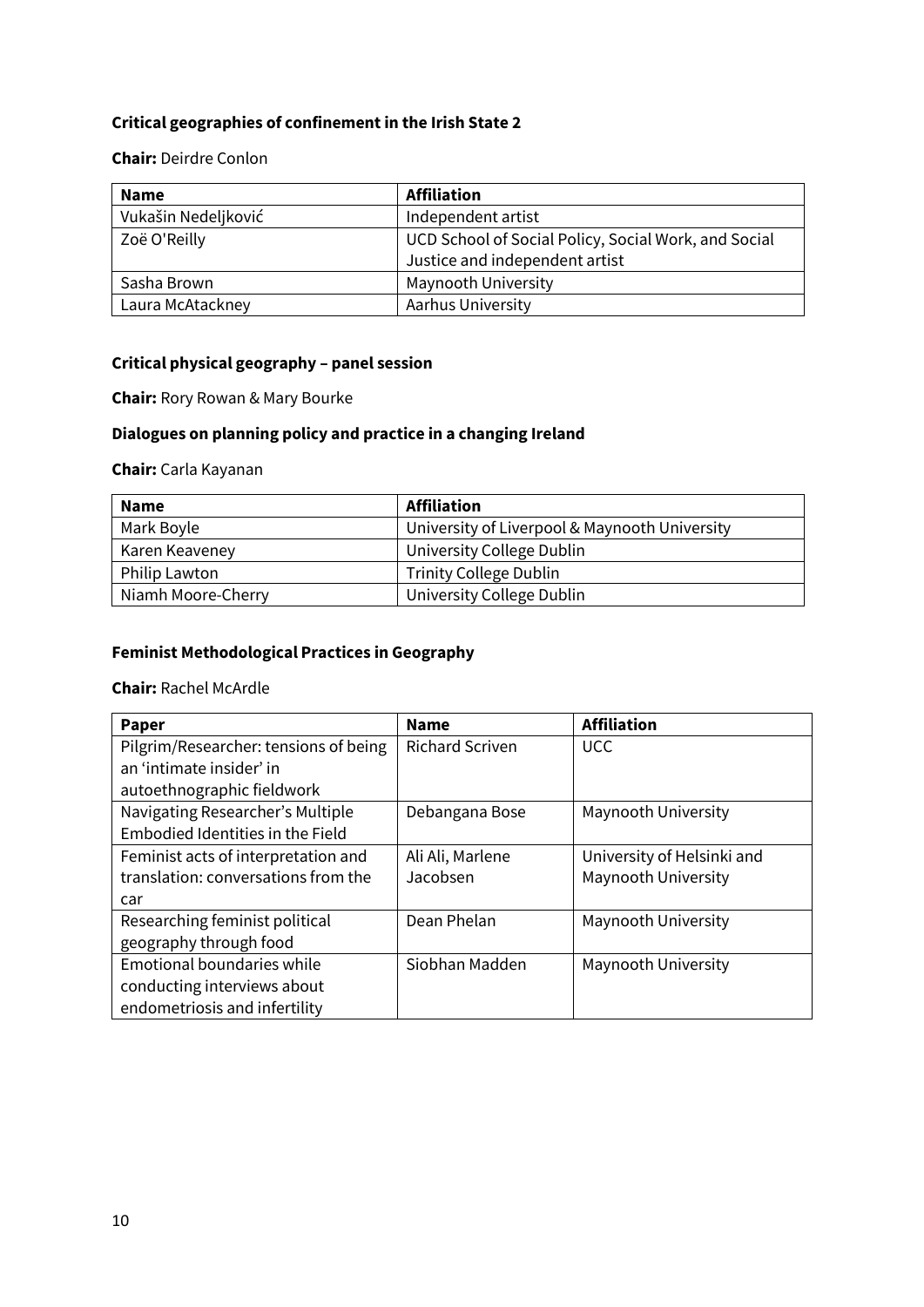#### **From Climate Change Adaptation Planning to Implementation: Addressing the knowledge Gaps 1**

**Chair:** Barry O'Dwyer

| Paper                                                                                                                          | <b>Name</b>                          | <b>Affiliation</b>                                                                                                                                                                                                           |
|--------------------------------------------------------------------------------------------------------------------------------|--------------------------------------|------------------------------------------------------------------------------------------------------------------------------------------------------------------------------------------------------------------------------|
| Implementing geodesign in a local<br>development consultation: can co-<br>creation improve climate adaptation<br>planning?     | Brenda McNally,<br>Chiara Cocco      | University College Dublin                                                                                                                                                                                                    |
| Assessing heat hazards through a<br>semi-quantitative approach                                                                 | Camila Tavares<br>Pereira            | University College Cork                                                                                                                                                                                                      |
| Evaluating spatiotemporal changes<br>of heat risk in urban areas under<br>climate change: the case study of<br>Dublin, Ireland | Roberta Paranunzio,<br>Barry O'Dwyer | National Research Council of<br>Italy - Institute of Atmospheric<br><b>Sciences and Climate (CNR-</b><br>ISAC), Torino, Italy; MaREI<br>Centre, Beaufort Building -<br>ERI, University College Cork,<br>Ringaskiddy, Ireland |
| Developing a social vulnerability to<br>environmental hazards index to<br>inform climate action in Ireland                     | James Fitton                         | <b>MaREI Centre, University</b><br>College Cork                                                                                                                                                                              |

#### **From Climate Change Adaptation Planning to Implementation: Addressing the knowledge Gaps 2**

#### **Chair:** Stephen Flood

| <b>Paper</b>                                                      | <b>Name</b>          | <b>Affiliation</b>      |
|-------------------------------------------------------------------|----------------------|-------------------------|
| Cross-sectoral drought impacts and<br>understandings in the Boyne | Sam Grainger         | Maynooth University     |
| catchment                                                         |                      |                         |
| Responding to the Ireland's Response                              | Stephen Flood, Barry | University College Cork |
| to Challenges Posed by Climate                                    | O'Dwyer,             |                         |
| Change Impacts                                                    |                      |                         |
| Co-developing a Capability Maturity                               | Denise McCullagh,    | University College Cork |
| Model to support transboundary                                    | Barry O'Dwyer, Anna  |                         |
| climate adaptation action in Britain                              | Beswick, Ellie       |                         |
| and Ireland                                                       | Murtagh, Jade        |                         |
|                                                                   | Berman               |                         |
| A comprehensive landscape-based                                   | <b>Gerald Mills</b>  | <b>UCD</b>              |
| approach to climate change                                        |                      |                         |
| management in Ireland                                             |                      |                         |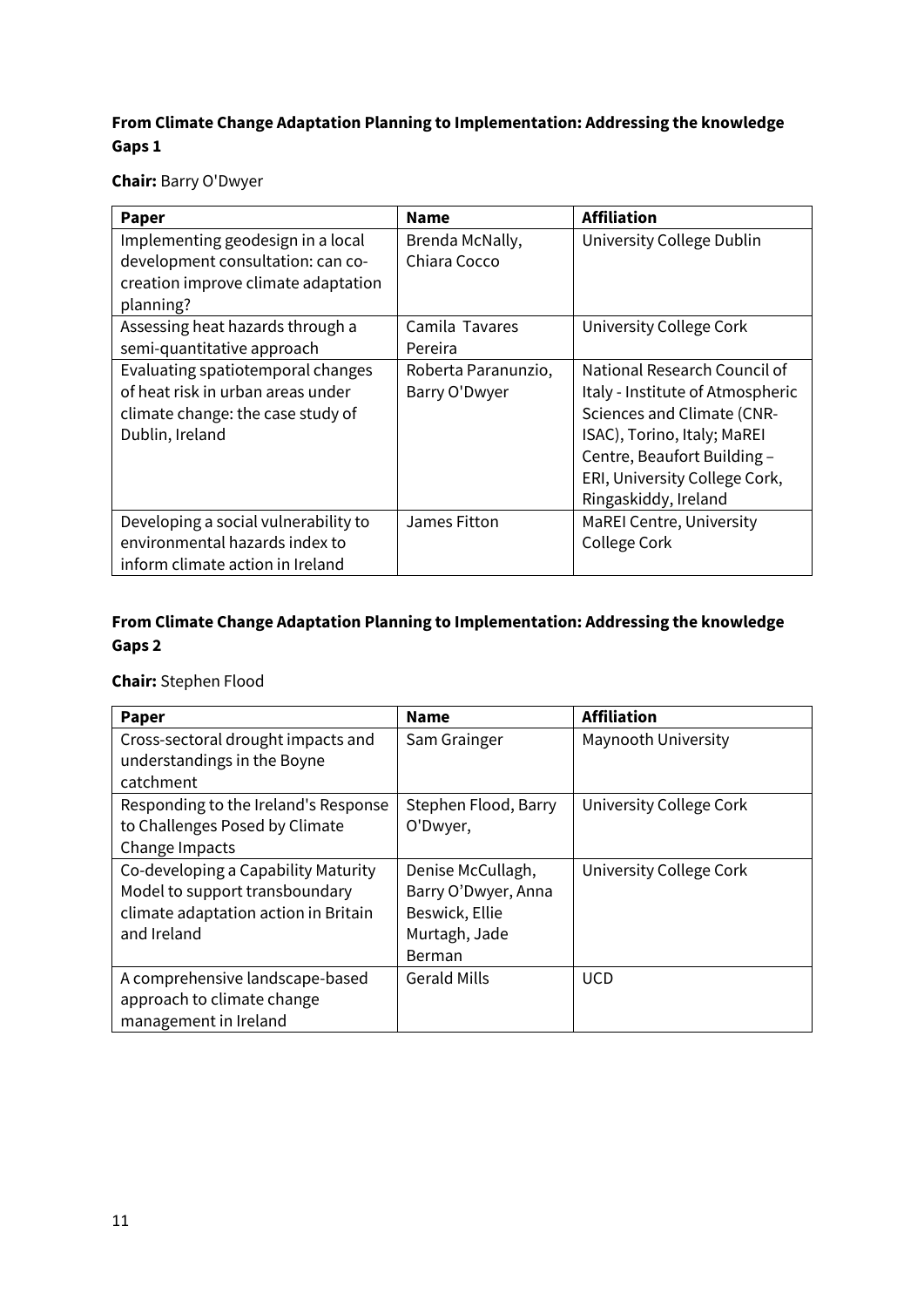#### **Geographies of growth and degrowth**

**Chair:** Karen Keaveney

| Paper                                     | <b>Name</b>             | <b>Affiliation</b>              |
|-------------------------------------------|-------------------------|---------------------------------|
| The Geography of Incomes in Ireland       | Jim Walsh               | Maynooth University             |
| What drives shrinkage in regions?         | Josh O'Driscoll (1);    | (1) Department of Economics     |
|                                           | Justin Doran (2);       | & Department of Food            |
|                                           | Frank Crowley (2);      | Business & Development, Cork    |
|                                           | Mary O'Shaughnessy      | University Business School,     |
|                                           | (3); David Meredith (4) | University College Cork; (2)    |
|                                           |                         | Spatial and Regional            |
|                                           |                         | Economics Research Centre,      |
|                                           |                         | Department of Economics,        |
|                                           |                         | <b>Cork University Business</b> |
|                                           |                         | School, University College      |
|                                           |                         | Cork; (3) Department of Food    |
|                                           |                         | Business & Development, Cork    |
|                                           |                         | University Business School,     |
|                                           |                         | University College Cork; (4)    |
|                                           |                         | Teagasc, Rural Economy &        |
|                                           |                         | Development Programme           |
| Retail Sprawl and CO2 emissions: the      | Conor O'Driscoll,       | University College Cork         |
| location of large retail centres in Irish | Justin Doran, Frank     |                                 |
| <b>Cities</b>                             | Crowley, Noirín         |                                 |
|                                           | McCarthy                |                                 |
| Design and siting of new rural            | Liam Heaphy             | ICHEC, NUI Galway               |
| housing and social kinship networks       |                         |                                 |
| in South Tipperary                        |                         |                                 |
| <b>Unrolling Urban Profiles:</b>          | Paul Kilgarriff, Remi   | Luxembourg Institute of Socio-  |
| Heterogeneity of European Cities          | Lemoy, Caruso           | Economic Research (LISER)       |
|                                           | Geoffrey                |                                 |

#### **Geographies of Recent Elections**

**Chair:** Adrian Kavanagh

| Paper                               | <b>Name</b>        | <b>Affiliation</b>  |
|-------------------------------------|--------------------|---------------------|
| Nil PointsDouze Points: A Political | Adrian Kavanagh    | Maynooth University |
| Geography of Eurovision Song        |                    |                     |
| <b>Contest Voting Patterns</b>      |                    |                     |
| Local knowledge and national        | Caoilfhionn D'Arcy | Maynooth University |
| headquarters influence: Candidate   |                    |                     |
| selection in Northern Ireland       |                    |                     |
| elections                           |                    |                     |
| Evolving Geographies and Changing   | William Durkan     | Maynooth University |
| Support: Michigan and the           |                    |                     |
| Urban/Rural Divide                  |                    |                     |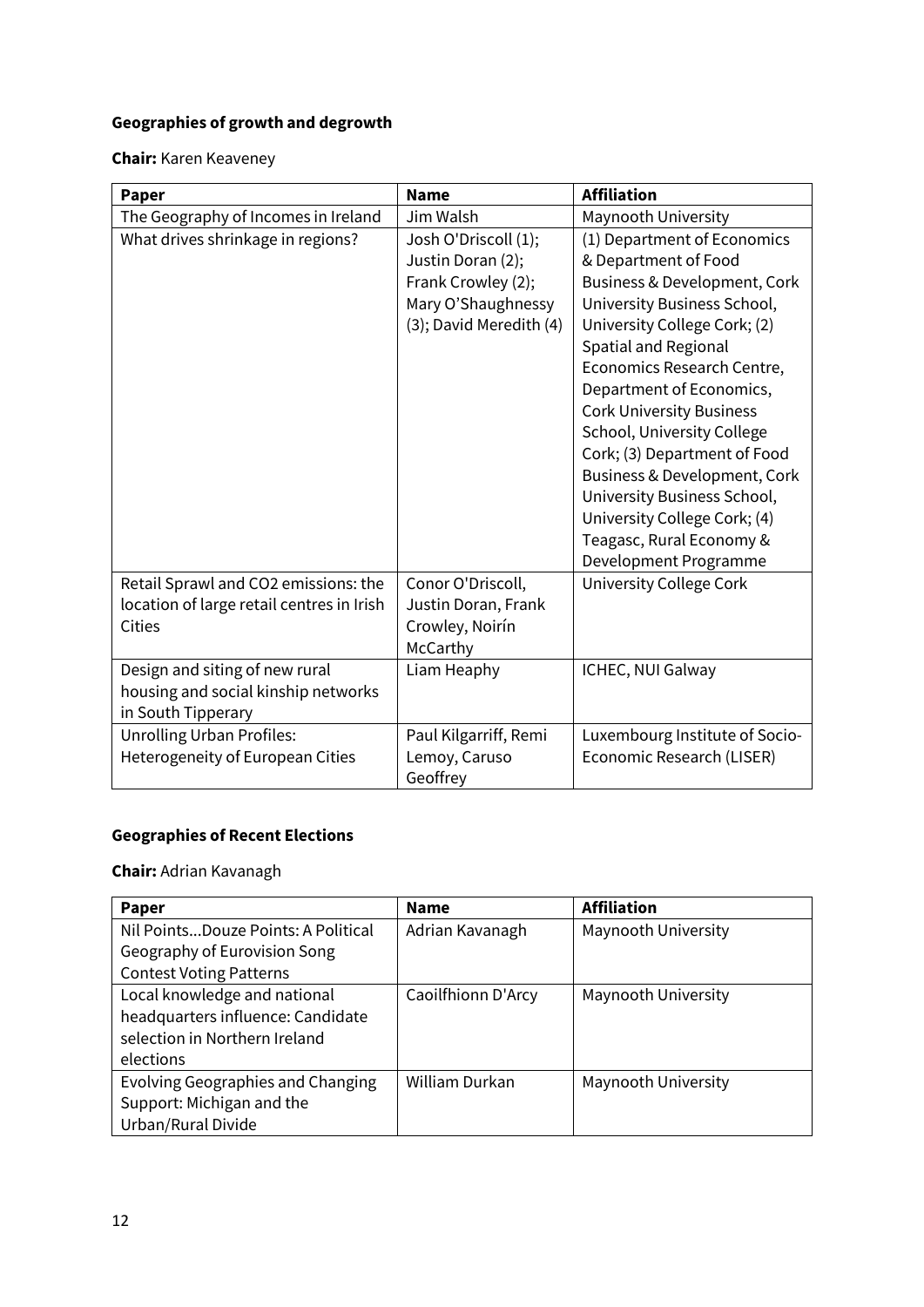#### **Geography and the Commercial Determinants of Health**

**Chair:** Niamh Shortt

| <b>Paper</b>                           | <b>Name</b>            | <b>Affiliation</b>               |
|----------------------------------------|------------------------|----------------------------------|
| Exploring the Public Health (Alcohol)  | Frank Houghton         | Limerick Institute of            |
| Act, 2018: Development of a            |                        | Technology                       |
| <b>Transition Year Active Learning</b> |                        |                                  |
| Project Designed to Promote a          |                        |                                  |
| Spatial Approach to Alcohol Issues in  |                        |                                  |
| Ireland                                |                        |                                  |
| 'Conditions Subject to Change'         | Marie Lawless          | Ballymun Local Drugs and         |
| Responding to Alcohol Related          |                        | Alcohol Task Force               |
| Harms at a Local Level                 |                        |                                  |
| Internal and external school food      | Colette Kelly, Mary    | <b>Health Promotion Research</b> |
| environments and adolescent food       | Callaghan, Saoirse Nic | Centre, NUI Galway               |
| behaviours                             | Gabhainn               |                                  |
| Geography and the Commercial           | Niamh Shortt           | University of Edinburgh          |
| Determinants of Health: Unexplored     |                        |                                  |
| Avenues                                |                        |                                  |

#### **GIS and Photogrammetry: Application in Geography and Environmental Science 1**

**Chair:** Ankit Verma

| Paper                                  | <b>Name</b>           | <b>Affiliation</b>            |
|----------------------------------------|-----------------------|-------------------------------|
| Peat Slope Failure Monitoring Using    | Rob Halpin, Mary      | <b>Trinity College Dublin</b> |
| <b>GIS and Photogrammetry</b>          | Bourke                |                               |
| Optimizing flight planning for         | Bernard Essel, Conor  | Maynooth University           |
| mapping over inland waters using a     | Cahalane, John        |                               |
| multispectral camera from drones       | McDonald              |                               |
| Use of the ArcGIS System for image     | Eamonn Doyle,         | Esri Ireland                  |
| handling, machine learning, object     | Jonathan Sloan        |                               |
| detection and oriented imagery         |                       |                               |
| Digital Surface Models from Historical | Edoardo Grottoli (1); | (1) School of Geography and   |
| Aerial Photographs: A New 3D           | Mélanie Biausque (1); | Environmental Sciences,       |
| <b>Application for Coastal Dune</b>    | David Rogers (1);     | Ulster University, Coleraine  |
| Monitoring                             | Derek Jackson (1,2);  | BT52 1SA, UK; (2) Geological  |
|                                        | Andrew Cooper (1,2)   | Sciences, University of       |
|                                        |                       | KwaZulu-Natal, Durban 4041,   |
|                                        |                       | South Africa                  |

#### **GIS and Photogrammetry: Application in Geography and Environmental Science 2**

#### **Chair:** Ankit Verma

| Paper                                 | <b>Name</b>       | <b>Affiliation</b>              |
|---------------------------------------|-------------------|---------------------------------|
| SolarMap: Mapping suitable rooftops   | Ankit Verma, John | Insight SFI Research Centre for |
| for PV installation in commercial and | Connolly, Noel    | Data Analytics, Dublin City     |
|                                       | O'Connor          | University; Department of       |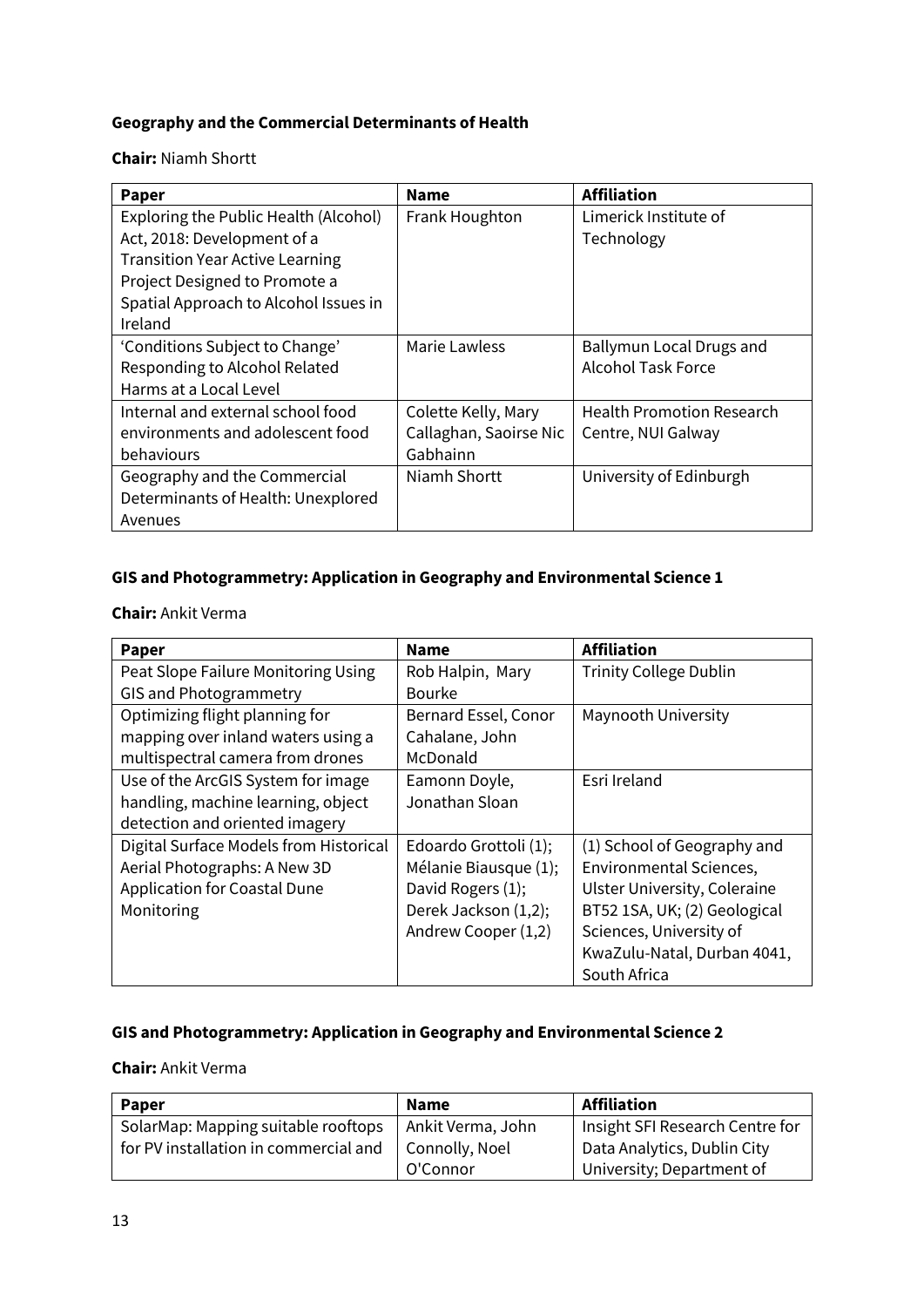| industrial estates using high-<br>resolution geospatial datasets |                      | Geography, School of Natural<br><b>Sciences, Trinity College</b> |
|------------------------------------------------------------------|----------------------|------------------------------------------------------------------|
|                                                                  |                      | Dublin                                                           |
| UAV-based approach for fine-scale                                | Charmaine Cruz, John | Trinity College Dublin; Dublin                                   |
| mapping of habitats                                              | Connolly, James      | City University; ProvEye;                                        |
|                                                                  | Martin, Kevin        | Botanical, Environmental &                                       |
|                                                                  | McGuinness, Jerome   | Conservation Consultants Ltd.                                    |
|                                                                  | O'Connell, Philip    |                                                                  |
|                                                                  | Perrin               |                                                                  |
| Using "Big" Satellite Imagery                                    | Thomas Chen          | Academy for Mathematics,                                         |
| Datasets to Remotely Sense Natural                               |                      | Science, and Engineering                                         |
| Hazard-induced Damage                                            |                      |                                                                  |
| LimerickAir - a distributed network of                           | Breandán Anraoi      | Limerick Institute of                                            |
| low cost monitors mapping                                        | MacGabhann           | Technology                                                       |
| particulate air pollution                                        |                      |                                                                  |
| High cadence fine spatial EO for                                 | Geoff Smith, Iris    | Specto Natura Ltd.; Trinity                                      |
| monitoring dynamic coastal                                       | Moeller, Alastair    | College Dublin; Geoger Ltd.                                      |
| environments                                                     | Graham               |                                                                  |

#### **How soon is now? Opportunities and Challenges for a Post-pandemic Housing Transformation**

**Chair:** Dáithí Downey

| Paper                                | <b>Name</b>        | <b>Affiliation</b>          |
|--------------------------------------|--------------------|-----------------------------|
| A Human Right to Housing: Potential  | Rory Hearne        | Maynooth University         |
| Reframing and reshaping Irish        |                    |                             |
| housing                              |                    |                             |
| Transformation or cognitive lock?    | Dáithí Downey, Mel | Dublin City Council; Oxford |
| Opportunities and challenges for     | <b>Nowicki</b>     | <b>Brookes University</b>   |
| post-pandemic housing policy         |                    |                             |
| Rebuilding Dublin to rent,           | Maedhbh Nic        | <b>TCD Geography</b>        |
| institutional investors, and "morbid | Lochlainn          |                             |
| symptoms" of private rental in the   |                    |                             |
| post-pandemic city to come           |                    |                             |

#### **IGC 2024 - Celebrating a World of Difference**

#### **Chair:** Niamh Moore-Cherry

This open session provides an opportunity for all conference participants to hear about the winning bid from the GSI, and early stage planning, for the International Geographic Congress to take place in Dublin, August 2024. The conference proposal, visual identity, and planning to date will be shared. This session is an open call for participation in the congress organisation as the core local organising committee seeks to expand and diversify its membership. We invite anyone along who would like to volunteer to get involved in the organisation of the congress or support it in other ways.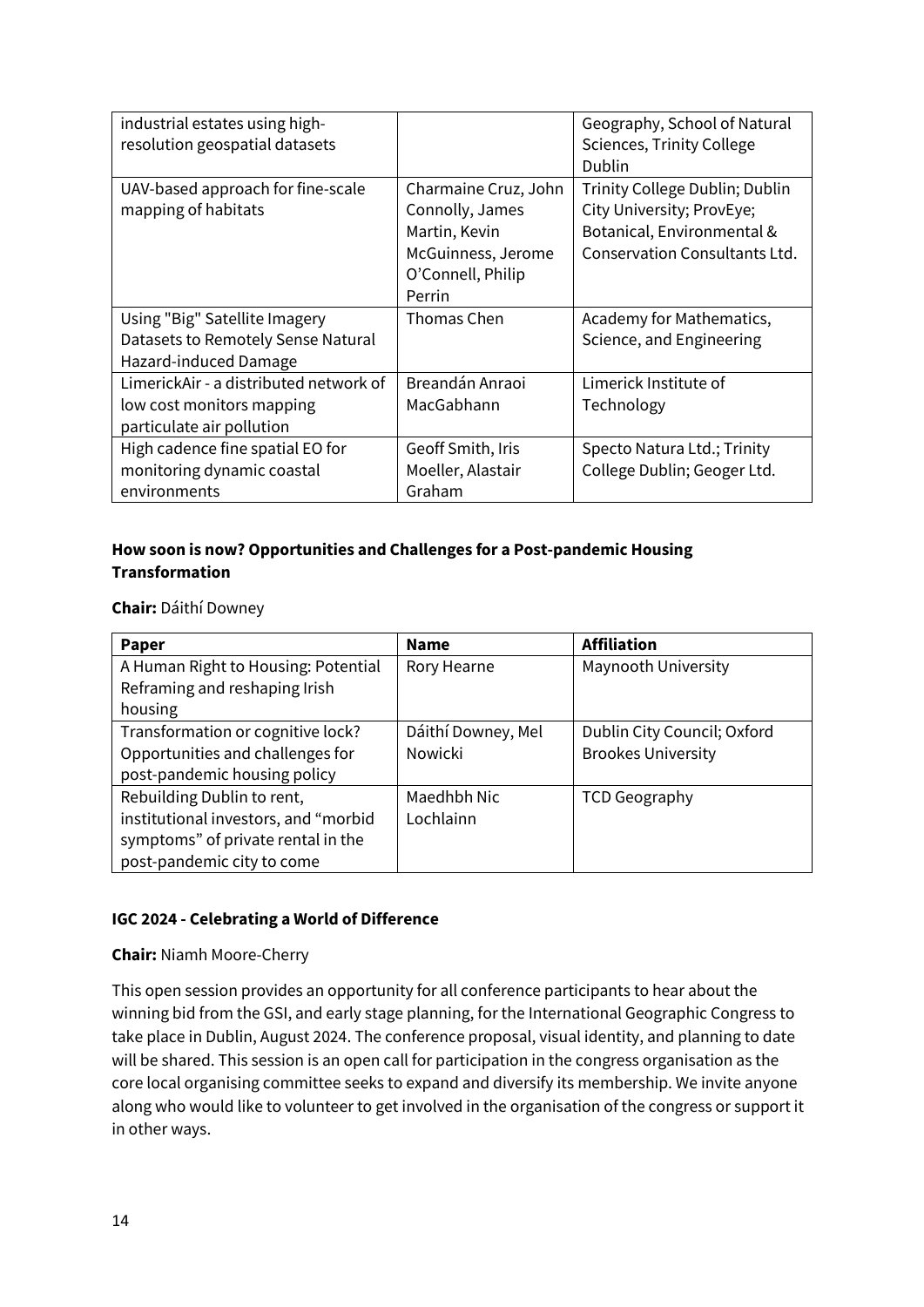#### **Natural Hazards**

**Chair:** Niamh Cullen

| Paper                                   | <b>Name</b>        | <b>Affiliation</b>            |
|-----------------------------------------|--------------------|-------------------------------|
| Rock Coast Research: its Present        | Alan Trenhaile     | University of Windsor         |
| <b>Status and Future Direction</b>      |                    |                               |
| National landslide susceptibility       | Charise McKeon,    | Geological Survey Ireland     |
| mapping - a coastal perspective         | Michael Sheehy,    |                               |
|                                         | Sophie O'Connor    |                               |
| How will Ireland's slope systems        | Niamh Cullen, Mary | Dublin City University and    |
| respond to future climate change?       | <b>Bourke</b>      | <b>Trinity College Dublin</b> |
| Hurricane Ophelia and Hurricane         | Kieran Hickey      | <b>UCC</b>                    |
| Lorenzo and what they say about the     |                    |                               |
| vulnerability of Ireland and Europe to  |                    |                               |
| the tail ends of Atlantic Hurricanes    |                    |                               |
| Historical perspectives on wildfires in | James Jeffers      | <b>Bath University</b>        |
| Ireland and their importance for        |                    |                               |
| contemporary adaptation                 |                    |                               |

#### **New Geographies of Responsibility? Critical Perspectives on Coastal and Marine Governance**

**Chair:** Cormac Walsh

| Paper                                  | <b>Name</b>                 | <b>Affiliation</b>             |
|----------------------------------------|-----------------------------|--------------------------------|
| Marine Protected Area Management       | Cormac Walsh                | Independent Researcher &       |
| for Ireland's Coastal Waters: Learning |                             | Consultant                     |
| from International Experience          |                             |                                |
| Coastal management, temporality        | Daniel Tubridy              | University College Dublin      |
| and responsibility in Castlemaine      |                             |                                |
| Harbour, Co. Kerry                     |                             |                                |
| Solastalgia, place attachment and      | <b>Christopher Phillips</b> | Maynooth University            |
| disruption: Insights from a coastal    |                             |                                |
| community on the front line            |                             |                                |
| Do we need a national coastal policy   | Fernanda Terra Stori,       | MaREI, the SFI Research Centre |
| to deliver adaptation solutions and    | Anne Marie O'Hagan,         | for Energy, Climate and        |
| build climate resilience?              | Cathal O'Mahony             | Marine/Environmental           |
|                                        |                             | Research Institute/ University |
|                                        |                             | College Cork                   |

#### **PECN – GSI Postgraduate and Early Career Researcher Network – Panel/Workshop on Early Career Precariousness in Irish Geography**

**Chair:** Georgina Perryman

| <b>Name</b>      | <b>Affiliation</b>                        |
|------------------|-------------------------------------------|
| Rob Kitchin      | <b>Maynooth University</b>                |
| Cian O'Callaghan | <b>Trinity College Dublin</b>             |
| Lorna O'Hara     | Maynooth University/University of Glasgow |
| Maeve McGandy    | <b>NUI Galway</b>                         |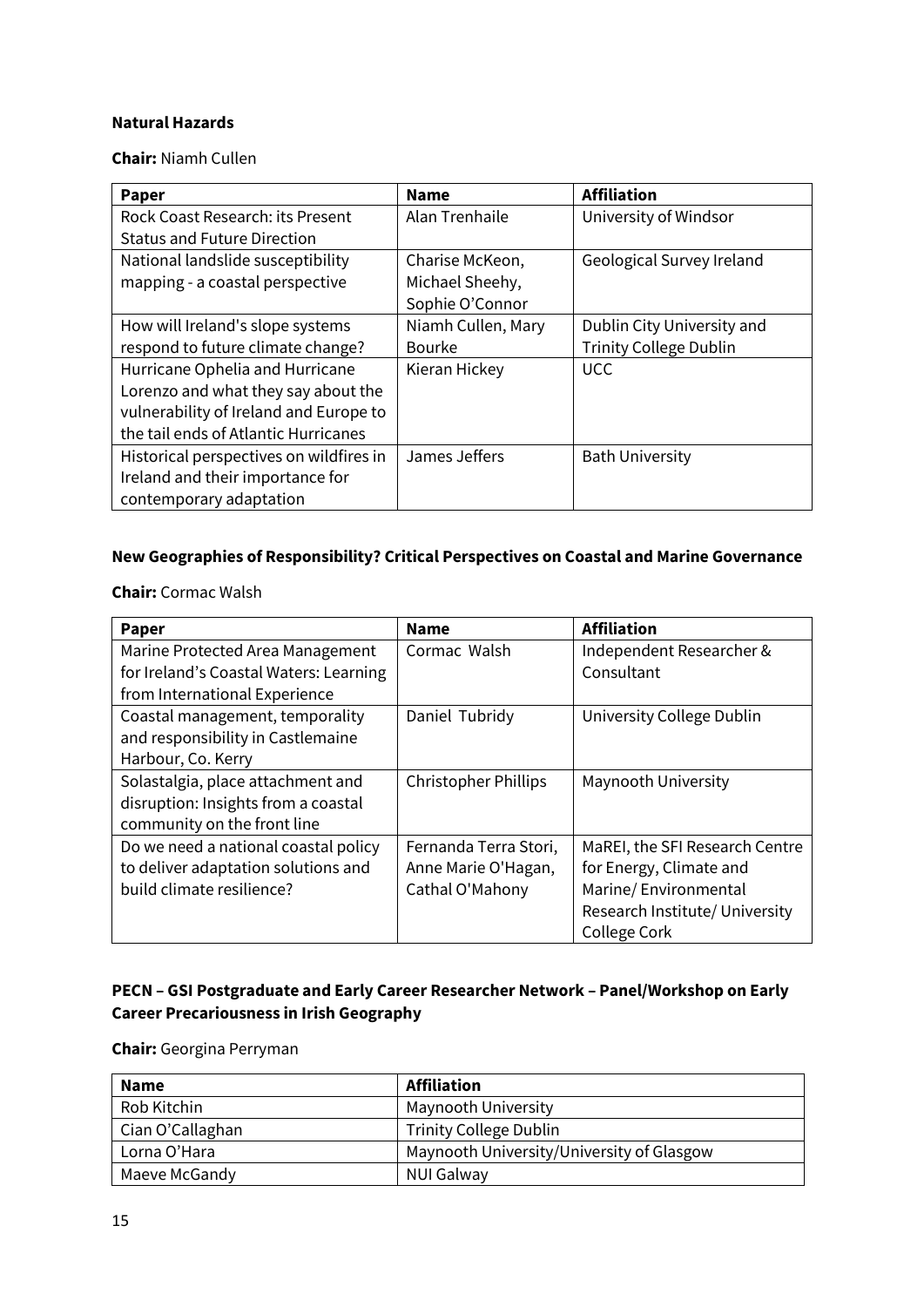| Shaakya Vembar | Postgraduate Workers Alliance (PGWA), Trinity College |
|----------------|-------------------------------------------------------|
|                | Dublin                                                |

#### **Pushing boundaries: turbulence, activism, and change in post-crash Ireland**

**Chair:** Maedhbh Nic Lochlainn & Tommy Gavin

| <b>Paper</b>                         | <b>Name</b>         | <b>Affiliation</b>             |
|--------------------------------------|---------------------|--------------------------------|
| Ireland After Marriage Equality: A   | Andrew McCartan     | University College Dublin      |
| Queer Time and Place?                |                     |                                |
| Pushing boundaries and crossing      | Tony Duffin, Eugene | Ana Liffey Drug Project; Simon |
| borders: advocating for supervised   | McCann              | <b>Fraser University</b>       |
| drug consumption in contemporary     |                     |                                |
| Ireland                              |                     |                                |
| Acts of resilience: Local history    | Georgina Perryman   | Maynooth University            |
| groups' production of and            |                     |                                |
| participation in festivals in Dublin |                     |                                |
| Women in the Academy: A Case Study   | Frank Houghton      | Limerick Institute of          |
| <b>Based Exploration of Feminist</b> |                     | Technology                     |
| Resistance & Resistance to Feminism  |                     |                                |
| in the Athena SWAN process           |                     |                                |

#### **Reframing Temporality in the Urban**

#### **Chair:** Rachel McArdle

| Paper                                 | <b>Name</b>      | <b>Affiliation</b>       |
|---------------------------------------|------------------|--------------------------|
| On Time: Temporality and the          | Jean-Paul Addie  | Georgia State University |
| Infrastructural Turn in Urban Studies |                  |                          |
| Subaltern Temporalities: Beyond the   | Debangana Bose   | Maynooth University      |
| Displacement-Emplacement Binary       |                  |                          |
| in the City                           |                  |                          |
| Working with Digital Story Mapping in | Mary Broe        | Maynooth University      |
| <b>Research Practice</b>              |                  |                          |
| Negotiating national and diasporic    | Tatiana Fogelman | Roskilde University      |
| temporalities in the city             |                  |                          |

#### **Resilience/Vulnerability**

**Chair:** Susan P. Murphy

| Paper                                  | <b>Name</b>         | <b>Affiliation</b>         |
|----------------------------------------|---------------------|----------------------------|
| Success stories and challenges         | Marie Taylor, Alina | Limerick Institute of      |
| encountered by female social           | Boutiuc-Kaiser      | Technology; University of  |
| entrepreneurs from ethnic minorities:  |                     | Freiburg, Germany          |
| Insights from across Europe.           |                     |                            |
| Exploring the potential of Irish Ports | Christina Kelly,    | Queen's University Belfast |
| in contributing to the UN's            | Wesley Flannery,    |                            |
| Sustainable Development Goals          |                     |                            |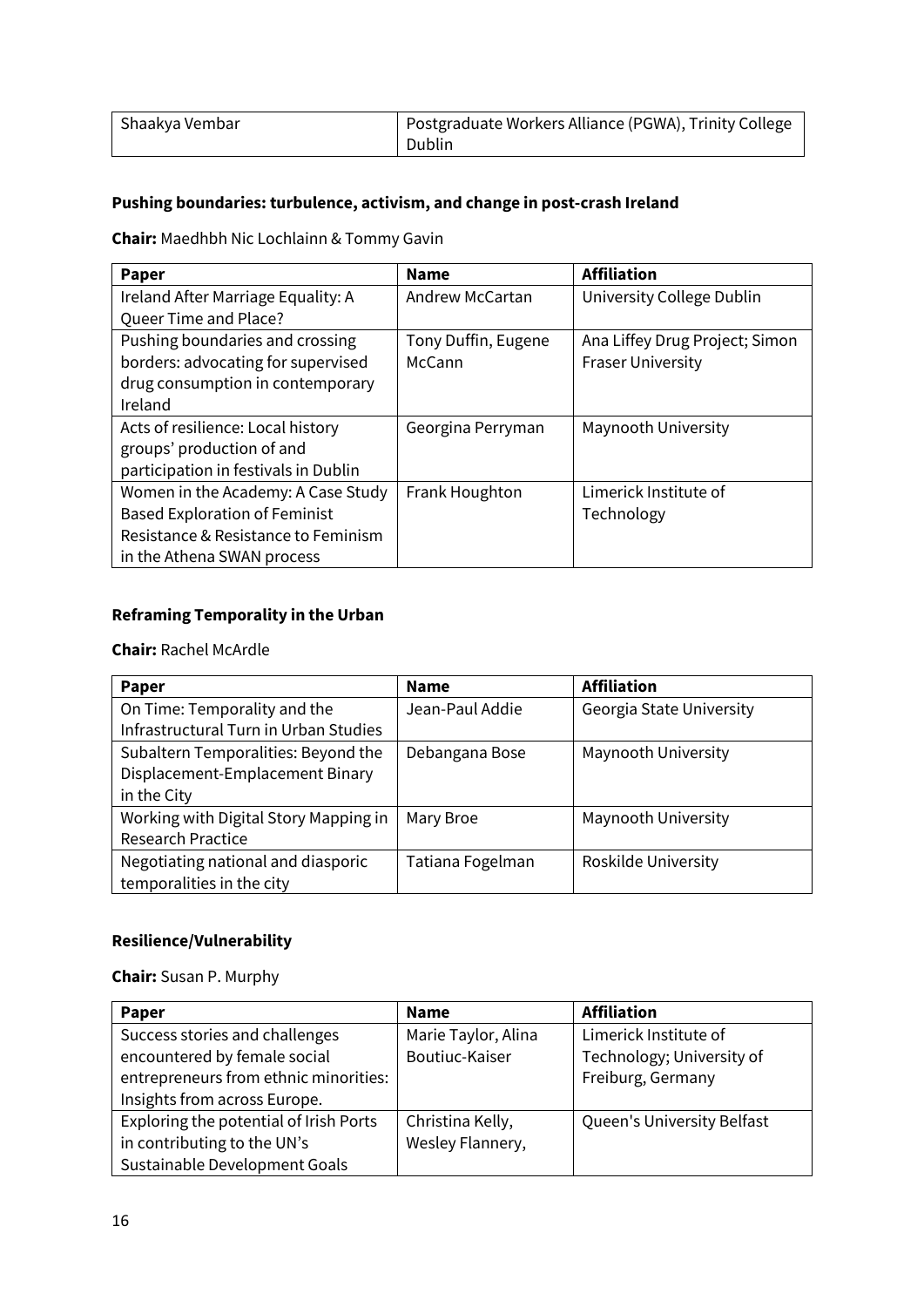|                                                                                                                                | Andrew Grounds,<br>Brendan Murtagh |                               |
|--------------------------------------------------------------------------------------------------------------------------------|------------------------------------|-------------------------------|
| Scaling-Up Social Innovation: Drivers<br>and Motivations for<br>Internationalisation in the Social<br><b>Enterprise Sector</b> | Shane O'Sullivan,<br>Sarah Evans   | l IT                          |
| Hard borders and soft intentionality:<br>governance, climate change, and<br>migration in the age of the<br>Anthropocene        | Susan P. Murphy                    | <b>Trinity College Dublin</b> |

#### **Responsibility: Places of Memory, Legacies and Centennial Commemorations – in an Age of Insecurities and Globalization 1**

#### **Chair:** Ruth McManus

| <b>Paper</b>                        | <b>Name</b>     | <b>Affiliation</b>            |
|-------------------------------------|-----------------|-------------------------------|
| Places of Memory and Legacies - in  | Gerry O'Reilly  | <b>Dublin City University</b> |
| an Age of Insecurities and          |                 |                               |
| Globalization (Trajectory from      |                 |                               |
| research to book publication,       |                 |                               |
| Springer, 2020)                     |                 |                               |
| Publicly sited First World War      | Jonathan Cherry | Dublin City University        |
| memorials in Ireland: spaces, forms |                 |                               |
| and meaning, 1919-2019              |                 |                               |
| Of Borders and Memories             | Tal Yaar-Waisel | Haifa University, Israel      |
| Erased boundaries in the Land of    |                 |                               |
| <b>Israel</b>                       |                 |                               |
|                                     |                 |                               |

#### **Responsibility: Places of Memory, Legacies and Centennial Commemorations – in an Age of Insecurities and Globalization 2**

**Chair:** Gerry O'Reilly

| <b>Paper</b>                                                                                         | <b>Name</b>                   | <b>Affiliation</b>            |
|------------------------------------------------------------------------------------------------------|-------------------------------|-------------------------------|
| Reflecting on and learning from<br>places of memory: sources and<br>methodologies                    | <b>Ruth McManus</b>           | <b>Dublin City University</b> |
| Gibraltar: Recovery and<br>Memorialisation of the First World<br>War in the 21 <sup>st</sup> Century | Jennifer Ballantine<br>Perera | Gibraltar Garrison Library    |
| The Politics of Memory: Recovering<br>Abolitionist Geographies on the<br>island of Ireland           | Adrian Mulligan               | <b>Bucknell University</b>    |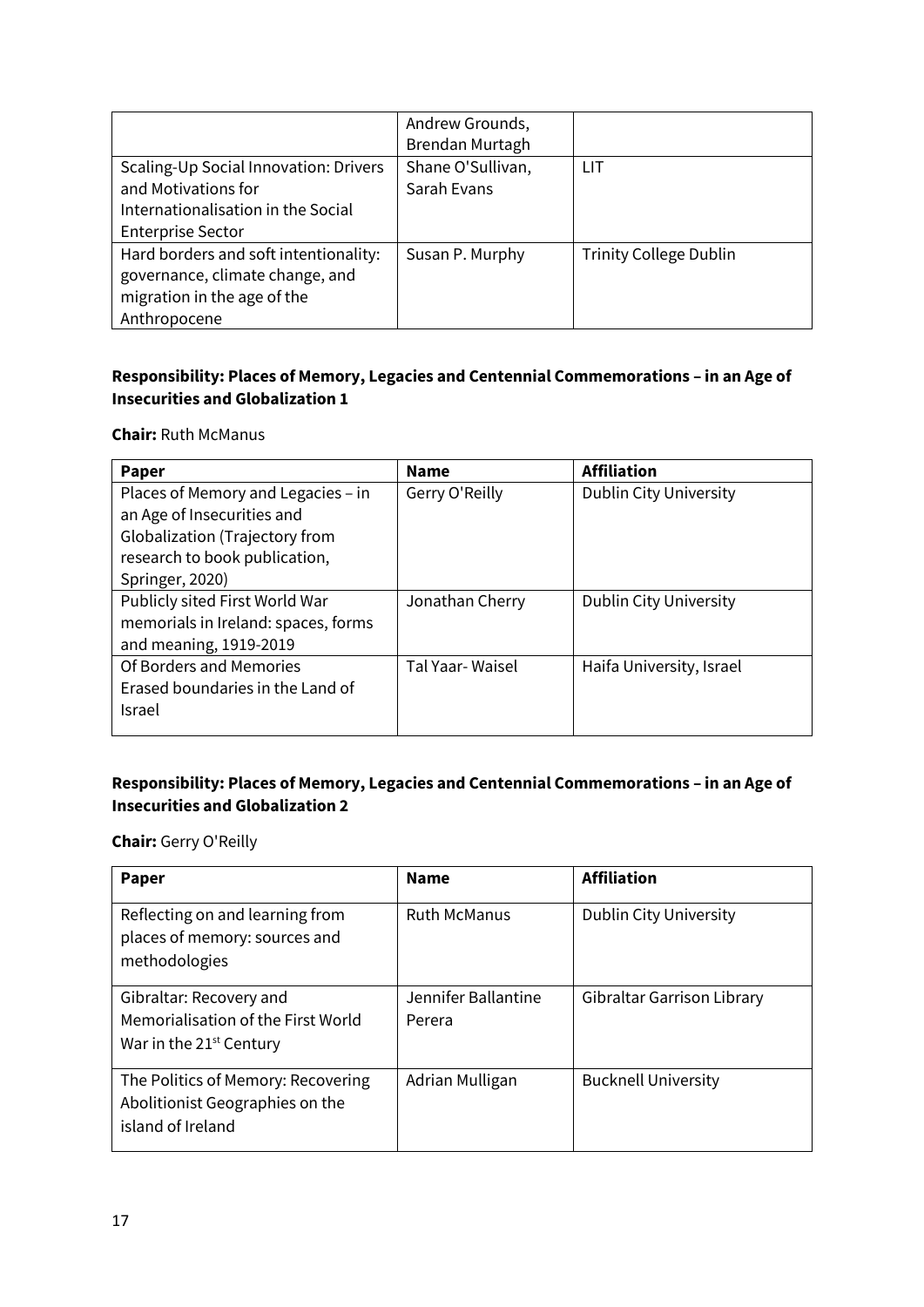#### **Responsible Smart Cities 1**

#### **Chair:** Federico Cugurullo

| Paper                                 | <b>Name</b>        | <b>Affiliation</b>            |
|---------------------------------------|--------------------|-------------------------------|
| Digital democracy in the making: the  | Paolo Cardullo,    | IN3 -- Universitat Oberta de  |
| Decidim platform ecosystem            | Ramon Ribera-Fumaz | Catalunya                     |
| Artificial intelligence and the       | Zongtian Guo       | <b>Trinity College Dublin</b> |
| mediation of social needs in smart-   |                    |                               |
| city initiatives: a critical analysis |                    |                               |
| Responsible Policing                  | Aoife Delaney      | Policing Authority            |
| Decentering smart cities              | Rob Kitchin        | Maynooth University           |

#### **Responsible Smart Cities 2**

#### **Chair:** Paolo Cardullo

| Paper                                                                  | <b>Name</b>           | <b>Affiliation</b>            |
|------------------------------------------------------------------------|-----------------------|-------------------------------|
| Cars and marionettes: questioning<br>people's acceptance of autonomous | Federico Cugurullo    | <b>Trinity College Dublin</b> |
| vehicles and artificial intelligence in                                |                       |                               |
| spite of fear                                                          |                       |                               |
| The social implications of                                             | Cian McCarroll        | <b>Trinity College Dublin</b> |
| autonomous vehicles: A focus on                                        |                       |                               |
| time                                                                   |                       |                               |
| Originary Technicity and the Myth of                                   | Nathan Olmstead       | University of Toronto         |
| the Real-Time City: Lessons from                                       |                       |                               |
| l'avenue des Champs-Elysees                                            |                       |                               |
| Creating energy efficient                                              | Niall Buckley, Gerald | <b>UCD</b>                    |
| neighbourhoods: A case study of                                        | Mills                 |                               |
| urban building energy modelling in                                     |                       |                               |
| Dublin                                                                 |                       |                               |

#### **Rethinking the land-sea boundary: Geographical contributions to living with and understanding coastal risk in the spectrum of research, climate, people and policy**

**Chair:** Iris Moeller

| Paper                                | <b>Name</b>           | <b>Affiliation</b>               |
|--------------------------------------|-----------------------|----------------------------------|
| Nature-based solutions in Ireland:   | <b>Eugene Farrell</b> | <b>NUI Galway</b>                |
| moving from indentured               |                       |                                  |
| communities of eco-engineers to      |                       |                                  |
| operationalizing a national strategy |                       |                                  |
| Policy coherence for climate change  | Glen Smith, Martin    | MaREI, NUI Galway                |
| adaptation at the land-sea interface | LeTissier, Ann Marie  |                                  |
| in Ireland                           | O'Hagan, Eugene       |                                  |
|                                      | Farrell               |                                  |
| Understanding storm impacts on the   | Guisado-Pintado,      | University of Seville and Ulster |
| northwest coast of Ireland           | Derek Jackson         | University                       |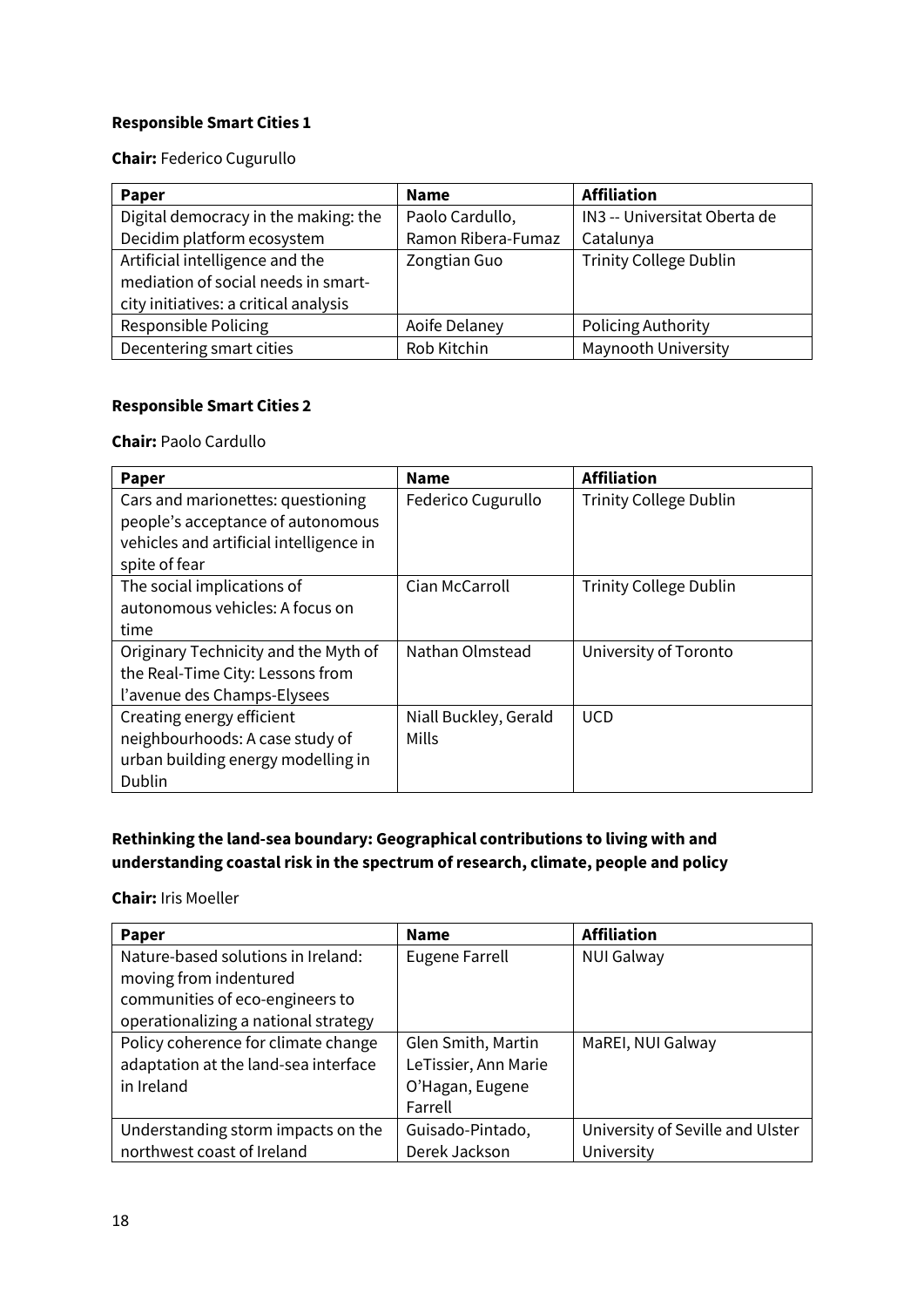| Seasonal morphodynamics of<br>Multiple intertidal barred (MITB)<br>systems | M. Biausque $(1)$ ; E.<br>Guisado-Pintado<br>$(2,1)$ ; E. Grottoli $(1)$ ;<br>D.W.T. Jackson (1,3);<br>J.A.G. Cooper $(1,3)$ | (1) School of Geography &<br><b>Environmental Sciences,</b><br><b>Ulster University, Cromore</b><br>Road, Coleraine, Northern<br>Ireland, U.K.; (2) Department<br>of Physical Geography and<br>Geographic Regional Analysis,<br>Universidad de Sevilla, c/<br>Maria de Padilla s/n, Seville<br>41004, Spain; (3) Discipline of<br>Geology, University of<br>KwaZulu-Natal, Durban, South<br>Africa |
|----------------------------------------------------------------------------|------------------------------------------------------------------------------------------------------------------------------|----------------------------------------------------------------------------------------------------------------------------------------------------------------------------------------------------------------------------------------------------------------------------------------------------------------------------------------------------------------------------------------------------|
|----------------------------------------------------------------------------|------------------------------------------------------------------------------------------------------------------------------|----------------------------------------------------------------------------------------------------------------------------------------------------------------------------------------------------------------------------------------------------------------------------------------------------------------------------------------------------------------------------------------------------|

#### **Rural Futures: Perspectives on Challenges and Opportunities in support of just transitions and territorial cohesion**

#### **Chair:** David Meredith

| <b>Paper</b>                           | <b>Name</b>         | <b>Affiliation</b>             |
|----------------------------------------|---------------------|--------------------------------|
| Deconstructing and Reconstructing a    | Jim Walsh           | Maynooth University            |
| Spatial Imaginary: Our Rural Future    |                     |                                |
| Exploring the sustainability of upland | Caroline Crowley,   | None. We are independent       |
| communities                            | Breandán Ó Caoimh   | researchers.                   |
| COVID-19, and remote working           | Justin Doran        | <b>University College Cork</b> |
| potential: A regional and individual   |                     |                                |
| perspective                            |                     |                                |
| Towards a spatial justice perspective  | Cormac Walsh, Marie | Independent Researcher &       |
| on rural-urban relations in Ireland    | Mahon               | Consultant (Walsh) NUI Galway  |
|                                        |                     | (Mahon)                        |

#### **Social Theory and Health Geographies**

**Chair:** Gerry Kearns

| <b>Paper</b>                           | <b>Name</b>      | <b>Affiliation</b>           |
|----------------------------------------|------------------|------------------------------|
| Informal/Family Carers, Place and      | Ronan Foley, Zoe | Dept. of Geography, Maynooth |
| Policy: Mapping Inequalities in Care   | Hughes           | University/Care Alliance     |
|                                        |                  | Ireland                      |
| "A girl can turn into an ellipsis so   | Sophie Thiesen   | Maynooth University          |
| easily": Exploring women's             |                  |                              |
| reproductive health through Irish      |                  |                              |
| feminist young adult fiction           |                  |                              |
| Who Cares for the Carers? Structural   | Catherine Hayes  | Maynooth University          |
| Violence as experienced by rural Irish |                  |                              |
| GPs                                    |                  |                              |
| State provision of contraception:      | Jack Callan      | Maynooth University          |
| Understanding moves towards            |                  |                              |
| universal access                       |                  |                              |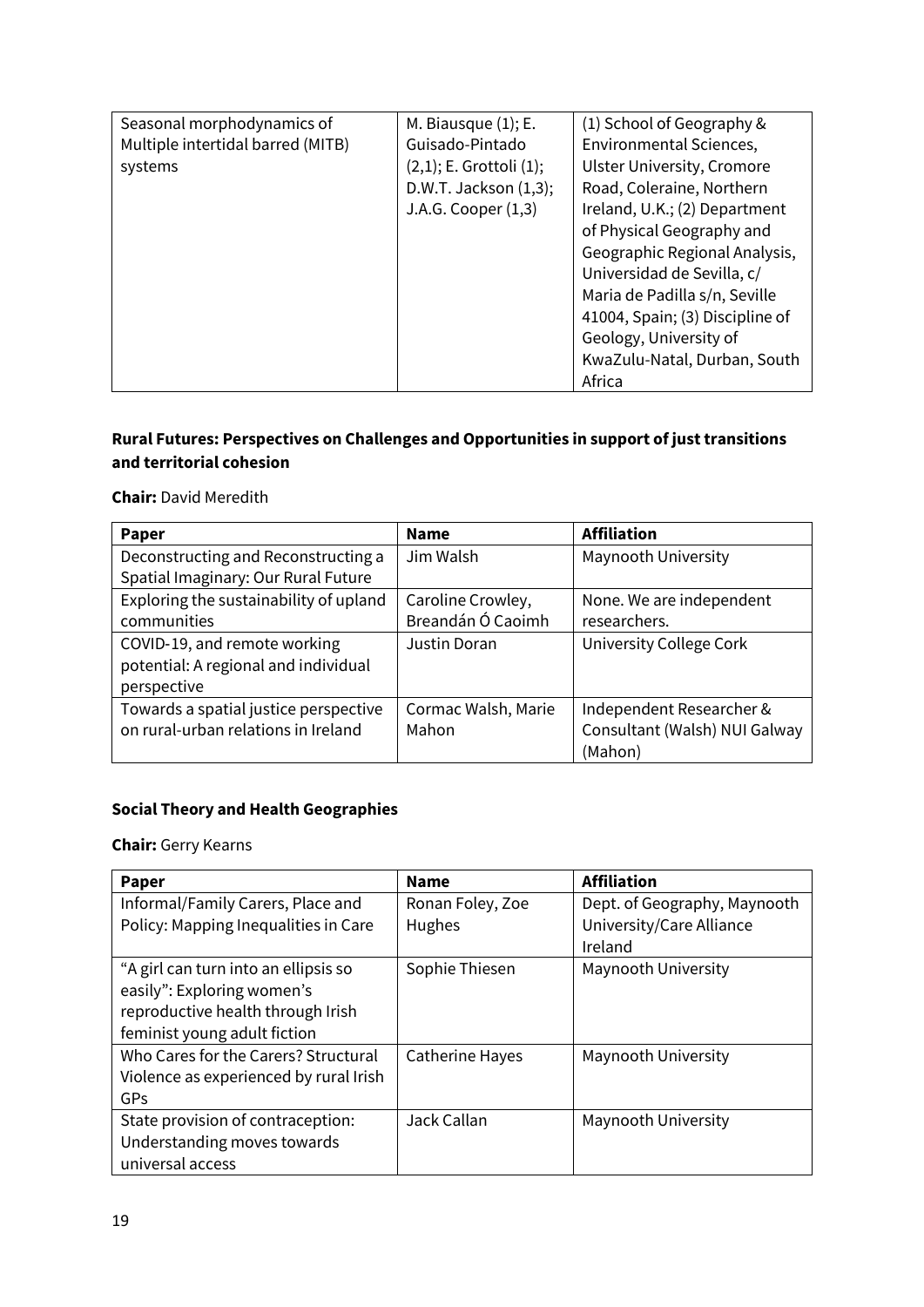| Rethinking and Challenging Power | (1) Lisbeth Kronsted | (1) Oslo Metropolitan          |
|----------------------------------|----------------------|--------------------------------|
|                                  |                      |                                |
| Imbalances in Blue Health        | Lund; (2) Kirsti     | University, Educational        |
| Geographies                      | Pedersen Gurholt     | <b>Science and Teacher</b>     |
|                                  |                      | Education, Oslo, Norway, (2)   |
|                                  |                      | Institute of Teacher Education |
|                                  |                      | and Outdoor Studies,           |
|                                  |                      | Norwegian School of Sport      |
|                                  |                      | Sciences, Oslo, Norway         |

#### **Some of us are looking at the stars: Author meets critics roundtable on Jen Jack Gieseking's A Queer New York**

#### **Chair:** Gerry Kearns

| <b>Name</b>  | Affiliation             |
|--------------|-------------------------|
| Kath Browne  | <b>UCD</b>              |
| Andy Tucker  | University of Cape Town |
| Gerry Kearns | MU Geography            |

#### **Sustainable City Futures 1**

**Chair:** Monika Rut

| Paper                                 | <b>Name</b>           | <b>Affiliation</b>             |
|---------------------------------------|-----------------------|--------------------------------|
| Critical Urban Infrastructures Amidst | Bate Godwill, Baba    | Department of Women and        |
| COVID and beyond: Vagaries of urban   | Adamu, Ewube Kelly    | Gender Studies, University of  |
| infrastructures and implications for  | Laure Egbe            | Buea; Department of            |
| needed structural planning solutions  |                       | Geography, University of Buea, |
| in Urban Cameroon                     |                       | Cameroon; Department of        |
|                                       |                       | water Policy, Pauwes           |
|                                       |                       | (including climate change),    |
|                                       |                       | Tlemcem, Algeria               |
| How nature and the built              | Viveka Guzman,        | RCSI, University of Seville,   |
| environment have shaped health and    | Marco Garrido-        | University of Winchester,      |
| well-being during COVID-19: Irish     | Cumbrera, Olta Brace, | Maynooth University            |
| results from the GreenCOVID study     | Denise Hewlett,       |                                |
|                                       | Ronan Foley           |                                |
| Food sharing in a pandemic: Urban     | Monika Rut, Anna      | <b>Trinity College Dublin</b>  |
| infrastructures, prefigurative        | Davies                |                                |
| practices and lessons for the future  |                       |                                |

#### **Sustainable City Futures 2**

**Chair:** Louise Fitzgerald

| <b>Paper</b>                           | <b>Name</b>   | <b>Affiliation</b>            |
|----------------------------------------|---------------|-------------------------------|
| A critical examination of the practice | Jean Williams | <b>Trinity College Dublin</b> |
| and sustainability potential of ICT-   |               |                               |
| mediated foraging in Ireland           |               |                               |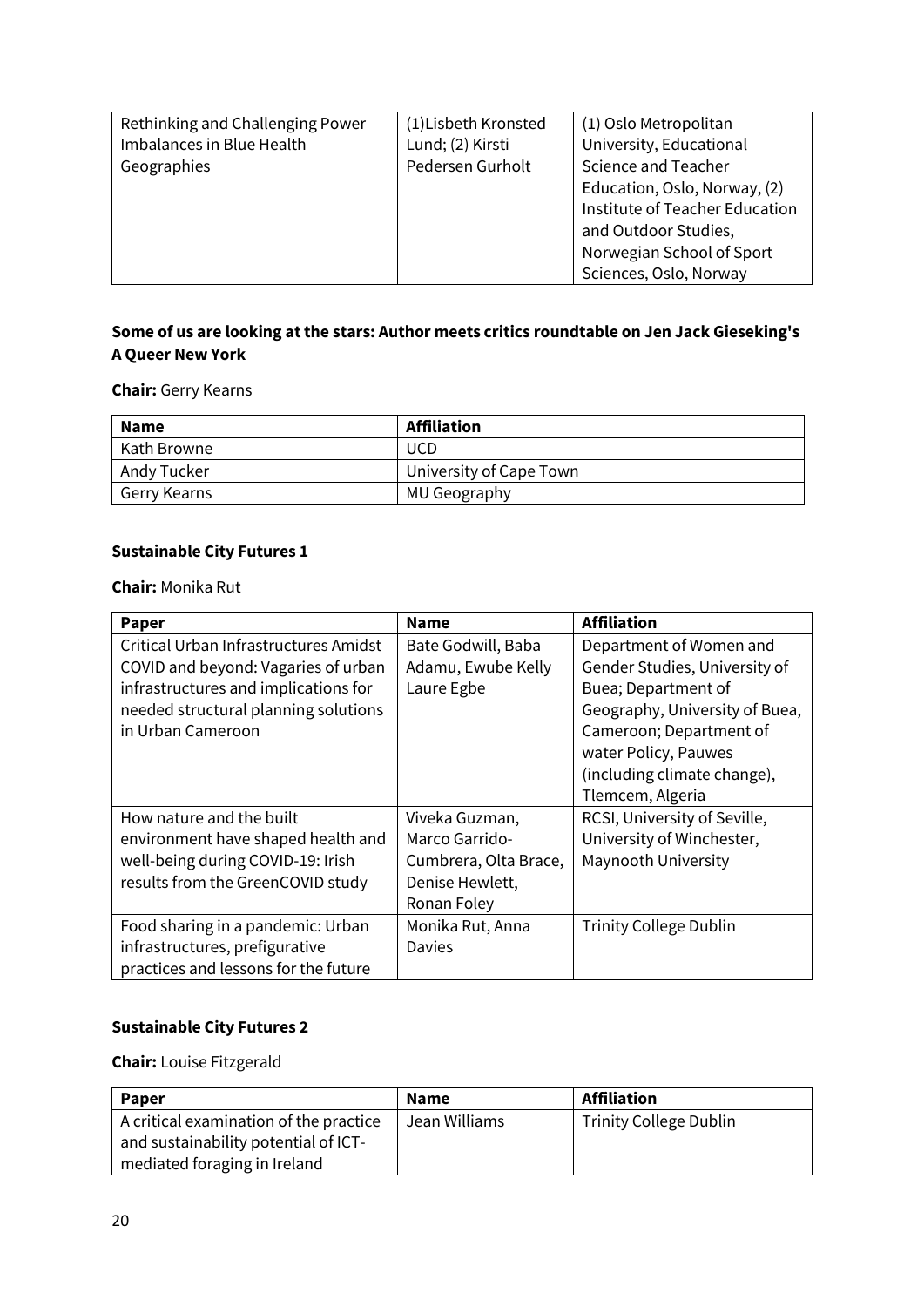| Mobile imaginaries and politics of  | <b>Tarmo Pikner</b> | Centre for Landscape and       |  |
|-------------------------------------|---------------------|--------------------------------|--|
| urban greening in uncertain         |                     | Culture, School of Humanities, |  |
| conditions                          |                     | <b>Tallinn University</b>      |  |
| The (post-)pandemic city: a vicious | Martin Sokol        | <b>Trinity College Dublin</b>  |  |
| circle scenario                     |                     |                                |  |
| Developing Scenarios of Urban Food  | Louise Fitzgerald,  | <b>Trinity College Dublin</b>  |  |
| Sharing Futures - Experiences from  | <b>Anna Davies</b>  |                                |  |
| the SHARECITY project               |                     |                                |  |

#### **The Turbulence – COVID-19 1 – Impacts**

**Chair:** Pádraig Carmody

| Paper                                 | <b>Name</b>           | <b>Affiliation</b>           |
|---------------------------------------|-----------------------|------------------------------|
| Going viral? The impact of COVID-19   | Pádraig Carmody       | <b>TCD</b>                   |
| on Sino-African Relations             |                       |                              |
| Sexual and Gendered COVID19           | Kath Browne,          | University College Dublin;   |
| Geographies: Contesting changes to    | <b>Catherine Nash</b> | <b>Brock University</b>      |
| Sexual and Gendered Legislation and   |                       |                              |
| Cultures in COVID times               |                       |                              |
| Reaping the Whirlwind: An             | Frank Houghton (1),   | (1) Limerick Institute of    |
| exploration of the inequitable impact | Margo Hill (2), Mary  | Technology; (2) Eastern      |
| of COVID-19 on American Indian/       | Ann Keogh Hoss (2)    | <b>Washington University</b> |
| Alaskan Natives                       |                       |                              |

#### **The Turbulence – COVID-19 2 – Irish Geographies**

**Chair:** Mary Gilmartin

| Paper                               | <b>Name</b>         | <b>Affiliation</b>          |
|-------------------------------------|---------------------|-----------------------------|
| Migrant networks, Covid-19 and      | Dean Phelan, Mary   | Maynooth University         |
| Dublin's Mandarin Chinese-speaking  | Gilmartin           |                             |
| international students              |                     |                             |
| Farmers and their wellbeing during  | Alexis O'Reilly     | Maynooth University and     |
| Ireland COVID-19 pandemic           |                     | Teagasc                     |
| Transnationalism and the pandemic:  | Sara Hannafin, Marc | Mary Immaculate College;    |
| Travel restrictions and the         | Scully, Niamh       | Mary Immaculate College;    |
| transnational lives of the Irish in | McNamara            | Nottingham Trent University |
| Britain and the British in Ireland  |                     |                             |

#### **Undoing the entrepreneurial city 1**

**Chair:** Kathleen Stokes

| <b>Paper</b>                      | <b>Name</b>   | Affiliation                        |
|-----------------------------------|---------------|------------------------------------|
| Devaluation of the real capital:  | Donagh Horgan | Department of Work,                |
| dereliction of duties in Cork and |               | <b>Employment and Organisation</b> |
| opportunities for placemaking     |               |                                    |
| through tourism                   |               |                                    |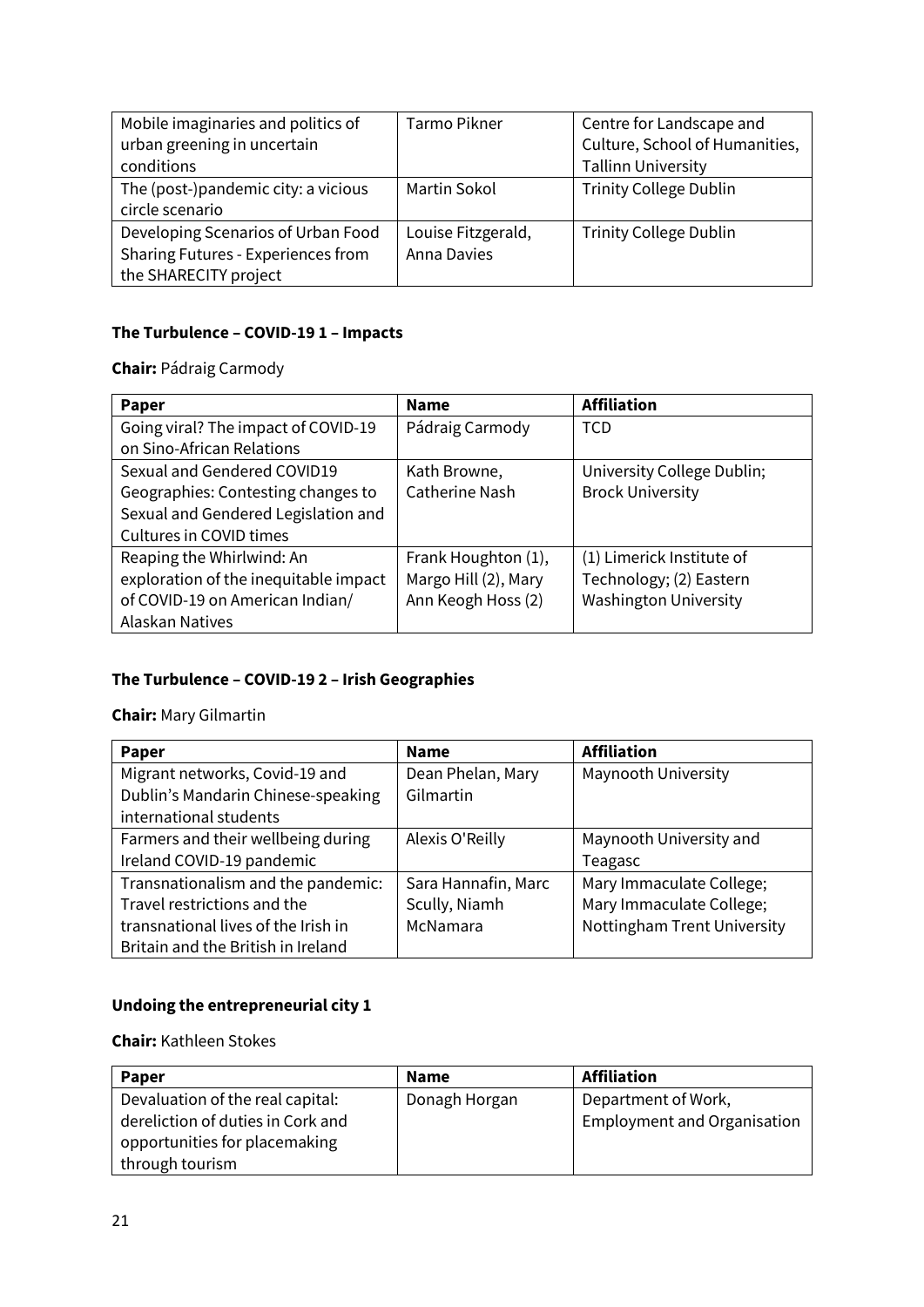| Property investors, regulation, and<br>urban space: New approaches to<br>understand entrepreneurial<br>governance and the impact of<br>financialization in cities | Sara Özogul, Tuna<br>Tasan-Kok, Andre<br>Legarza | University of Amsterdam           |
|-------------------------------------------------------------------------------------------------------------------------------------------------------------------|--------------------------------------------------|-----------------------------------|
| Our product is the opportunity: using<br>digital methods to understand the<br>financialisation of vacancy in Dublin<br>City                                       | Maedhbh Nic<br>Lochlainn                         | <b>Trinity College Dublin</b>     |
| Commercialising cohabitation:<br>emergent rent-seeking practices in<br>the co-living sector                                                                       | Tim White                                        | <b>London School of Economics</b> |

#### **Undoing the entrepreneurial city 2**

**Chair:** Cian O'Callaghan

| <b>Paper</b>                          | <b>Name</b>           | <b>Affiliation</b>            |
|---------------------------------------|-----------------------|-------------------------------|
| Rethinking urban vacancy in Dublin    | Kathleen Stokes, Cian | <b>Trinity College Dublin</b> |
| through existing policies and         | O'Callaghan           |                               |
| measures                              |                       |                               |
| Tracing the Entrepreneurial City in   | Philip Lawton         | <b>Trinity College Dublin</b> |
| Urban Discourse and Social Research   |                       |                               |
| of the Mid-20th Century               |                       |                               |
| Social Property Relations and the     | <b>Tommy Gavin</b>    | <b>Trinity College Dublin</b> |
| ideology of charity                   |                       |                               |
| Rootlessness: How the Irish Private   | Rachel McArdle,       | Department of Geography,      |
| Rental Sector prevents tenants        | Michael Byrne         | Maynooth University; Applied  |
| feeling secure in their homes and the |                       | Social Studies, University    |
| measures they take to resist this     |                       | College Dublin                |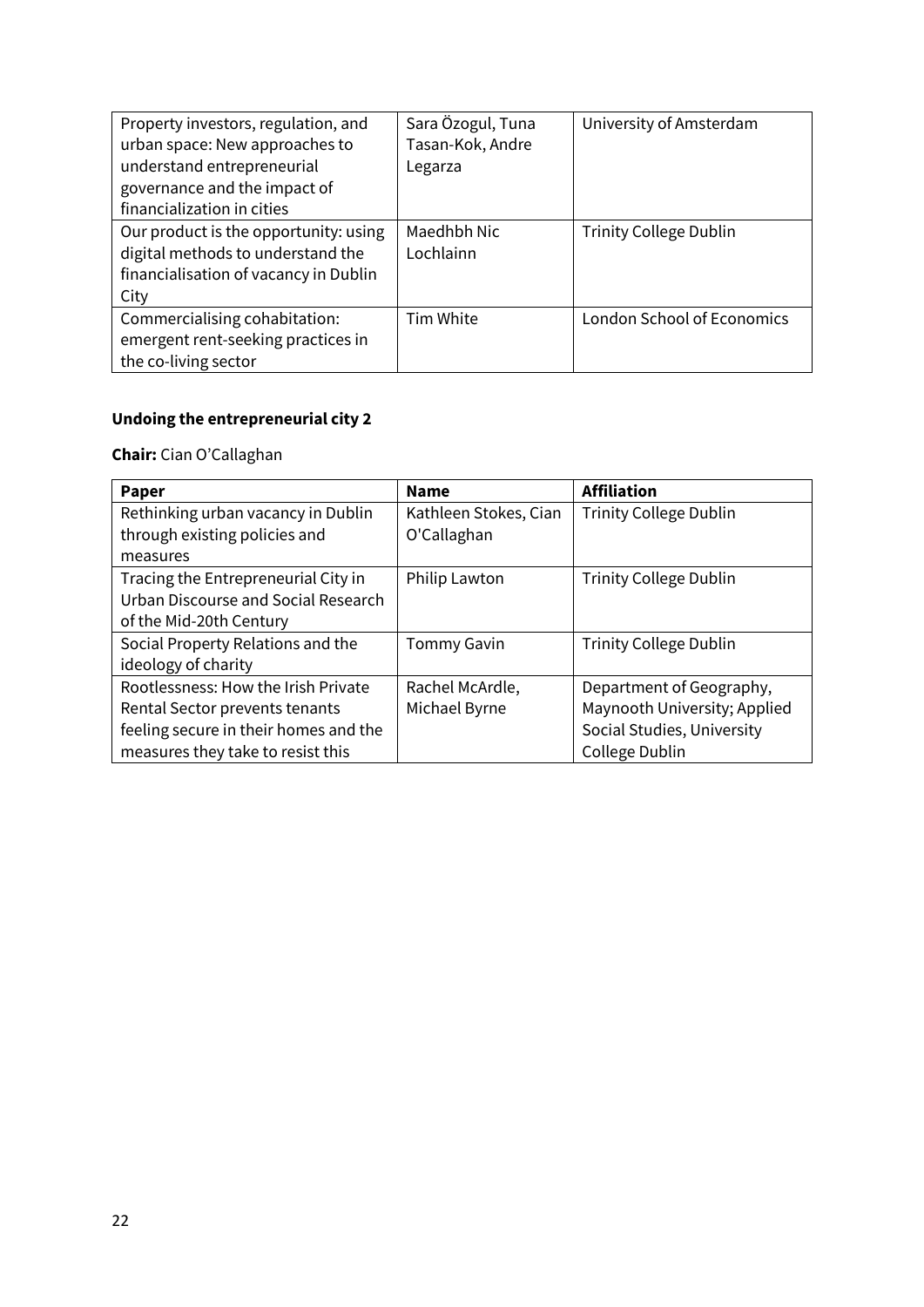

Trinity College Dublin

52<sup>nd</sup> Annual Conference of Irish Geographers

#### **Conference schedule Day 1 – Tuesday 18th May**

| Time        | A                               | B                                                                                                                                            |                                                          | D                                     | E                            | F                                                     |  |  |  |
|-------------|---------------------------------|----------------------------------------------------------------------------------------------------------------------------------------------|----------------------------------------------------------|---------------------------------------|------------------------------|-------------------------------------------------------|--|--|--|
| 10:00-11:30 | <b>GSI Doctoral Awards</b>      |                                                                                                                                              |                                                          |                                       |                              |                                                       |  |  |  |
| 12:00-13:30 |                                 | Iris Moeller - Keynote<br>Divide or conquer? Personal reflections on Geography as a discipline at a time of existential global<br>challenges |                                                          |                                       |                              |                                                       |  |  |  |
| 13:30-14:30 |                                 |                                                                                                                                              |                                                          | <b>LUNCH</b>                          |                              |                                                       |  |  |  |
| 14:30-16:00 | A&G 1 An Irish<br>Anthropocene? | Sustainable city<br>futures 1                                                                                                                | Charting our<br>Environmental<br>History                 | Geographies of<br>growth/<br>degrowth | Anthropo-genic<br>Wetlands 1 |                                                       |  |  |  |
| 16:15-17:45 | A&G 2 An Irish<br>Anthropocene? | Sustainable city<br>futures 2                                                                                                                | Communicating<br>the palaeo-<br>environmental<br>archive | How soon is<br>now?                   | Anthropo-genic<br>Wetlands 2 | Geography and<br>Commercial<br>Determin. of<br>Health |  |  |  |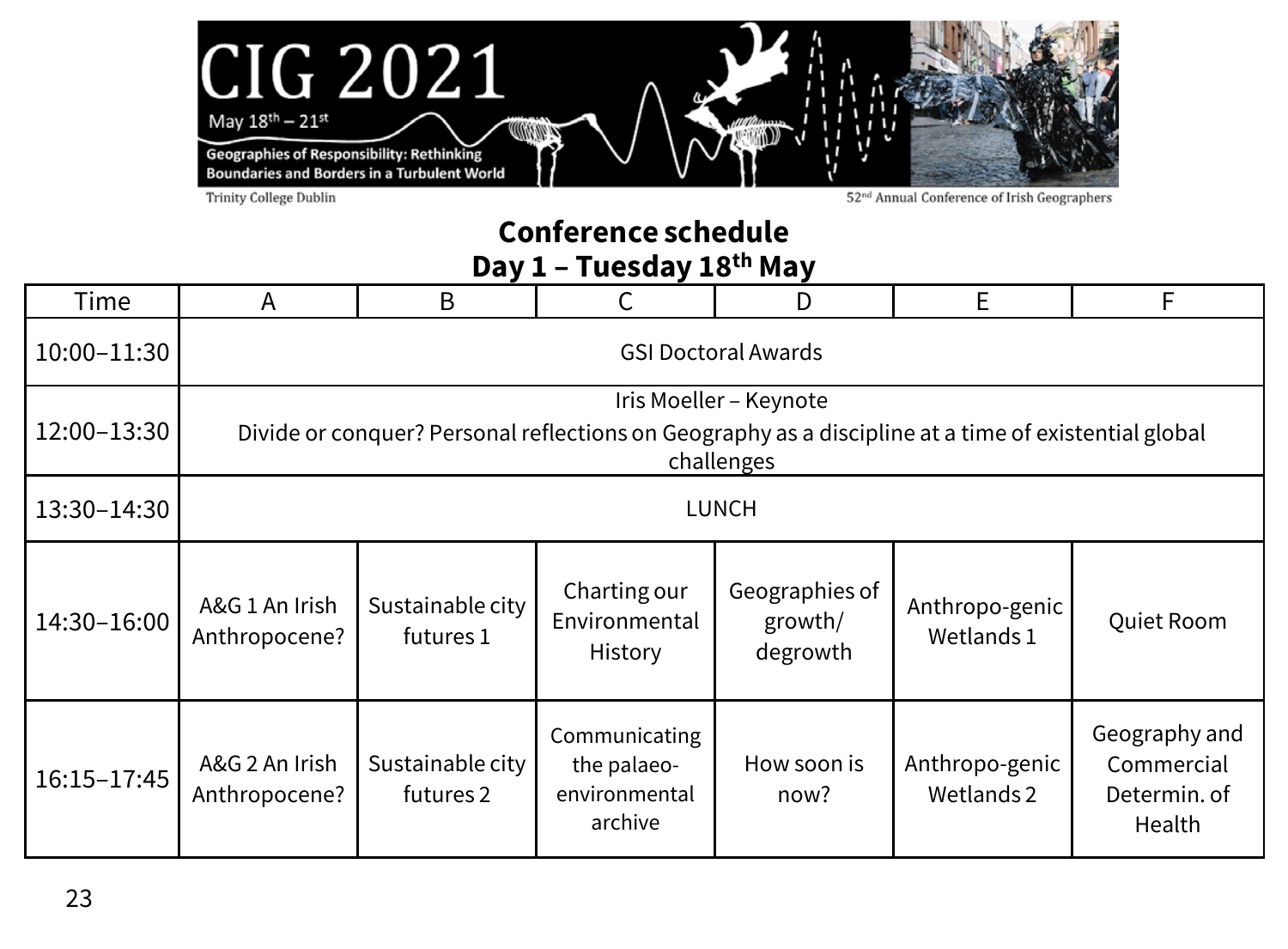#### **Conference schedule Day 2 – Wednesday 19th May**

| Time               | А                                                                             | B                                           |                                                                    | D                                                     | E                                                                       | F          |  |
|--------------------|-------------------------------------------------------------------------------|---------------------------------------------|--------------------------------------------------------------------|-------------------------------------------------------|-------------------------------------------------------------------------|------------|--|
| $10:00 -$<br>11:30 | A&G 3-<br>Ecological<br>Mappings                                              | Critical<br>geographies of<br>confinement 1 | GIS and<br>Photogrammetry1                                         | Geographies of<br>recent elections                    | Resilience/vulner<br>ability                                            | Quiet Room |  |
| $12:00 -$<br>13:30 | A&G 5 - Deep<br>Mappings of<br>Place                                          | Critical<br>geographies of<br>confinement 2 | GIS and<br>Photogrammetry2                                         | IGC 2024 -<br>Celebrating a<br>World of<br>Difference | Responsibility:<br>Places of<br>Memory,<br>Legacies and<br>Centennial 1 | Quiet Room |  |
| $13:30-$<br>14:30  |                                                                               |                                             | LUNCH - IGGy AGM                                                   |                                                       |                                                                         |            |  |
| $14:30-$<br>16:00  | A&G 4 - Mapping<br><b>Untold Stories</b>                                      | Pushing<br>boundaries                       | Critical<br>Perspectives on<br>Coastal and<br>Marine<br>Governance | Contextualising<br>borders and<br>boundaries 1        | Responsibility:<br>Places of<br>Memory,<br>Legacies and<br>Centennial 2 | Quiet Room |  |
| $16:15-$<br>17:45  | Tom Slater - Keynote<br>Rent Control, Strategic Ignorance and Housing Justice |                                             |                                                                    |                                                       |                                                                         |            |  |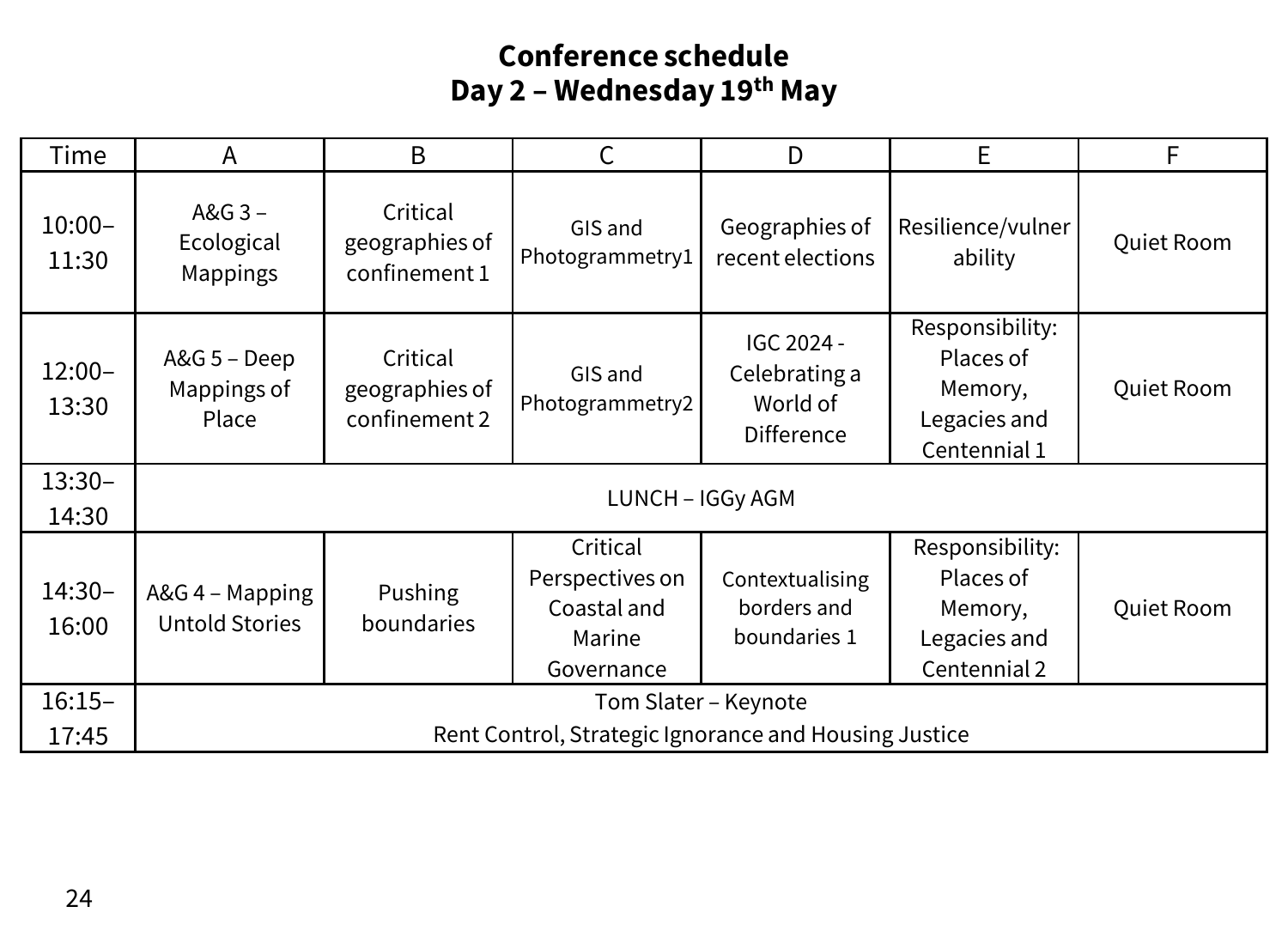#### **Conference schedule Day 3 – Thursday 20th May**

| Time               | A                                                     | B                                        | C                                                                          | D                                                                                              | E                                                                                                    |  | F                                    |
|--------------------|-------------------------------------------------------|------------------------------------------|----------------------------------------------------------------------------|------------------------------------------------------------------------------------------------|------------------------------------------------------------------------------------------------------|--|--------------------------------------|
| $10:00 -$<br>11:30 | The Turbulence 1                                      | Responsible<br>Smart Cities 1            | Rethinking the<br>land-sea<br>boundary                                     | Feminist<br>Methodological<br>Practices in<br>Geography                                        | Dialogues on planning<br>policy and practice in<br>a changing Ireland                                |  | Quiet Room                           |
| $12:00 -$<br>13:30 | A&G 6 – Creative<br>Community<br>Mapping<br>Practices | Responsible<br><b>Smart Cities 2</b>     | From Climate<br>Change<br>Adaptation<br>Planning to<br>Implementation      | <b>Rural Futures</b>                                                                           | Social Theory + Health<br>Geographies                                                                |  | Quiet Room                           |
| $13:30-$<br>14:30  | LUNCH - IGGy PG Meeting                               |                                          |                                                                            |                                                                                                |                                                                                                      |  |                                      |
| $14:30 -$<br>16:00 |                                                       |                                          |                                                                            | Rónadh Cox - Keynote                                                                           | Coastal megagravel: how big boulders on rocky coasts are changing the way we think about storm waves |  |                                      |
| $16:15-$<br>17:45  | Some of us are<br>looking at the<br>stars panel       | Undoing the<br>entrepreneurial<br>city 1 | From Climate<br>Change<br>Adaptation<br>Planning to<br>Implementation<br>2 | Participation in<br>the geography<br>curriculum:<br>Problems,<br>politics and<br>possibilities | Contextualising<br>borders and<br>boundaries 2                                                       |  | Critical Physical<br>Geography Panel |
| $7-8pm$            | <b>PECN Social Event</b>                              |                                          |                                                                            |                                                                                                |                                                                                                      |  |                                      |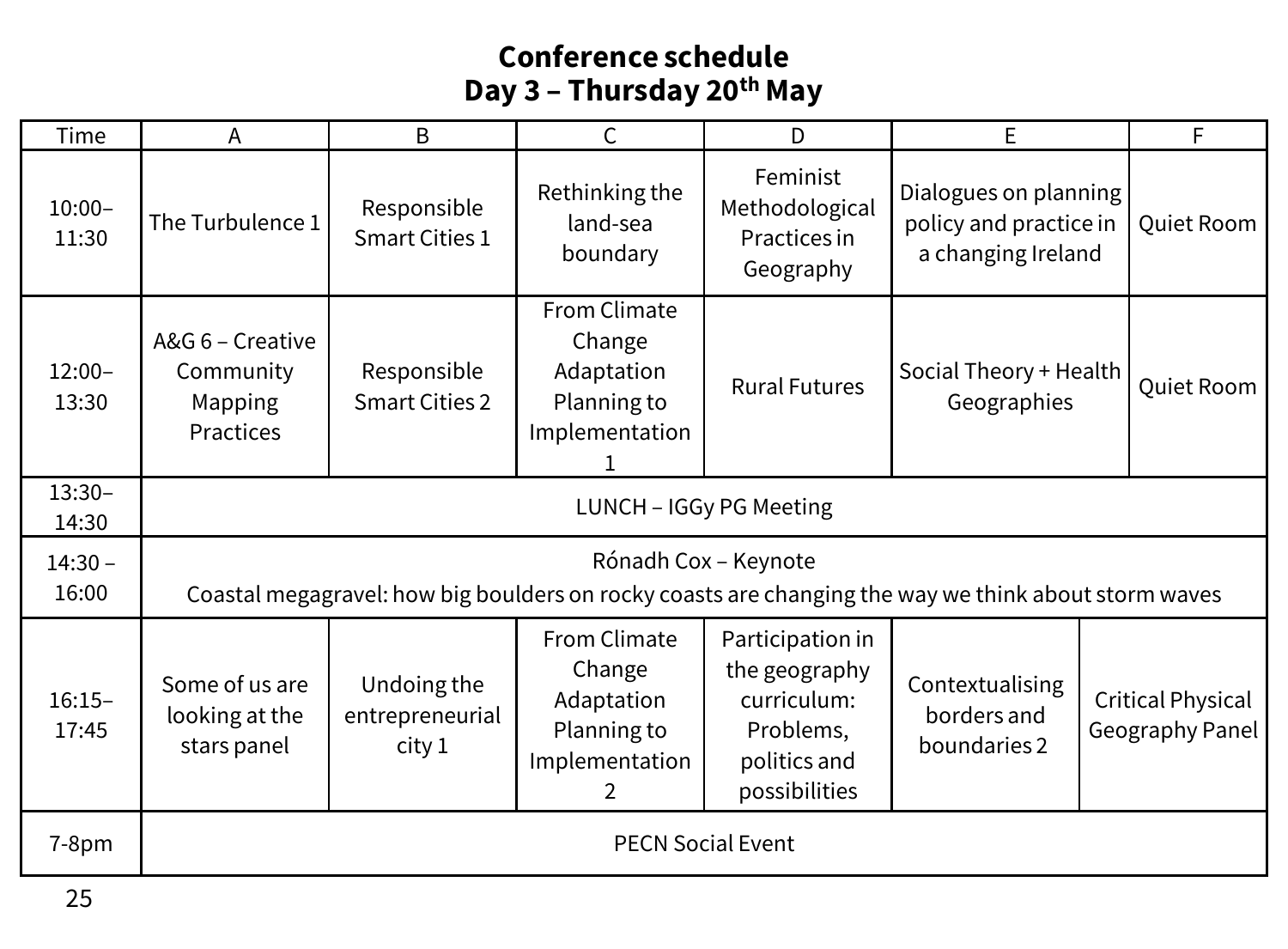#### **Conference schedule Day 4 – Friday 21st May**

| Time               | Α                                                                                                                                          | Β                                        | С               | D                                                                                                                  | E | F          |  |  |
|--------------------|--------------------------------------------------------------------------------------------------------------------------------------------|------------------------------------------|-----------------|--------------------------------------------------------------------------------------------------------------------|---|------------|--|--|
| $10:00 -$<br>11:30 | <b>PECN Poster</b><br>Competition                                                                                                          | Undoing the<br>entrepreneurial<br>city 2 | Natural Hazards | The Turbulence 2                                                                                                   |   | Quiet Room |  |  |
| $12:00 -$<br>13:30 | <b>PECN Precarity</b><br>Panel                                                                                                             | Reframing<br>Temporality in<br>the Urban |                 | <b>Author Meets</b><br>Critics: Zoë<br>O'Reilly's 'The In-<br><b>Between Spaces</b><br>of Asylum and<br>Migration' |   | Quiet Room |  |  |
| $13:30-$<br>14:30  | LUNCH - PECN AGM                                                                                                                           |                                          |                 |                                                                                                                    |   |            |  |  |
| $14:30 -$<br>16:00 | Jen Jack Gieseking - Keynote<br>On Feminist Responsibility, Queer Accountability, and Trans Care: Lessons Learned from Loving in Geography |                                          |                 |                                                                                                                    |   |            |  |  |
| $16:15-$<br>17:45  | Closing of conference<br>Geographical Society of Ireland AGM                                                                               |                                          |                 |                                                                                                                    |   |            |  |  |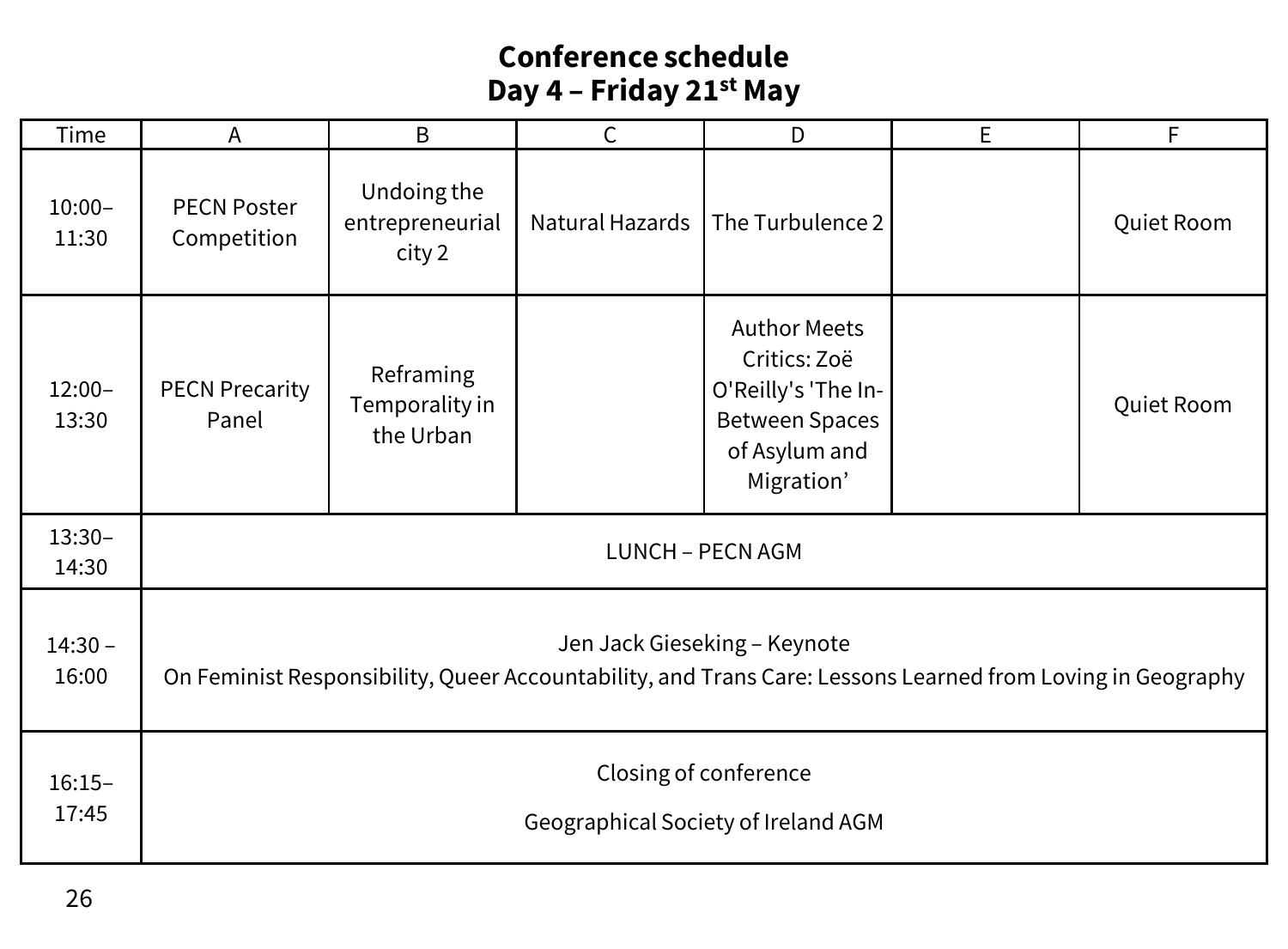# **CIG 2021 was made possible with a lot of help!**



When our own Cian O'Callaghan took over the weighty mantle of organising the 52nd Conference of Irish Geographers from our colleagues in Galway, none of us had any idea of the extraordinary circumstances that would lead to him chairing the conference twice in a row. As a department, we've spent two years thinking about and working toward hosting the 52nd Conference of Irish Geographers. Our conference organising committee have worked tirelessly to ensure that CIG 2021 would go ahead and spent a significant amount of time and energy organising the event in the midst of a very turbulent, stressful, and dispiriting year. Those who inputted are too numerous to mention here, but it would be remiss of us if we didn't recognise the work of two people in particular. Maedhbh Nic Lochlainn and Rhonda McGovern have really steered this ship through the choppy seas of 2020 and into the uncharted territory (at least for us) of virtual conference organising. It is no exaggeration to say that without them we would not be running the conference we are in 2021.